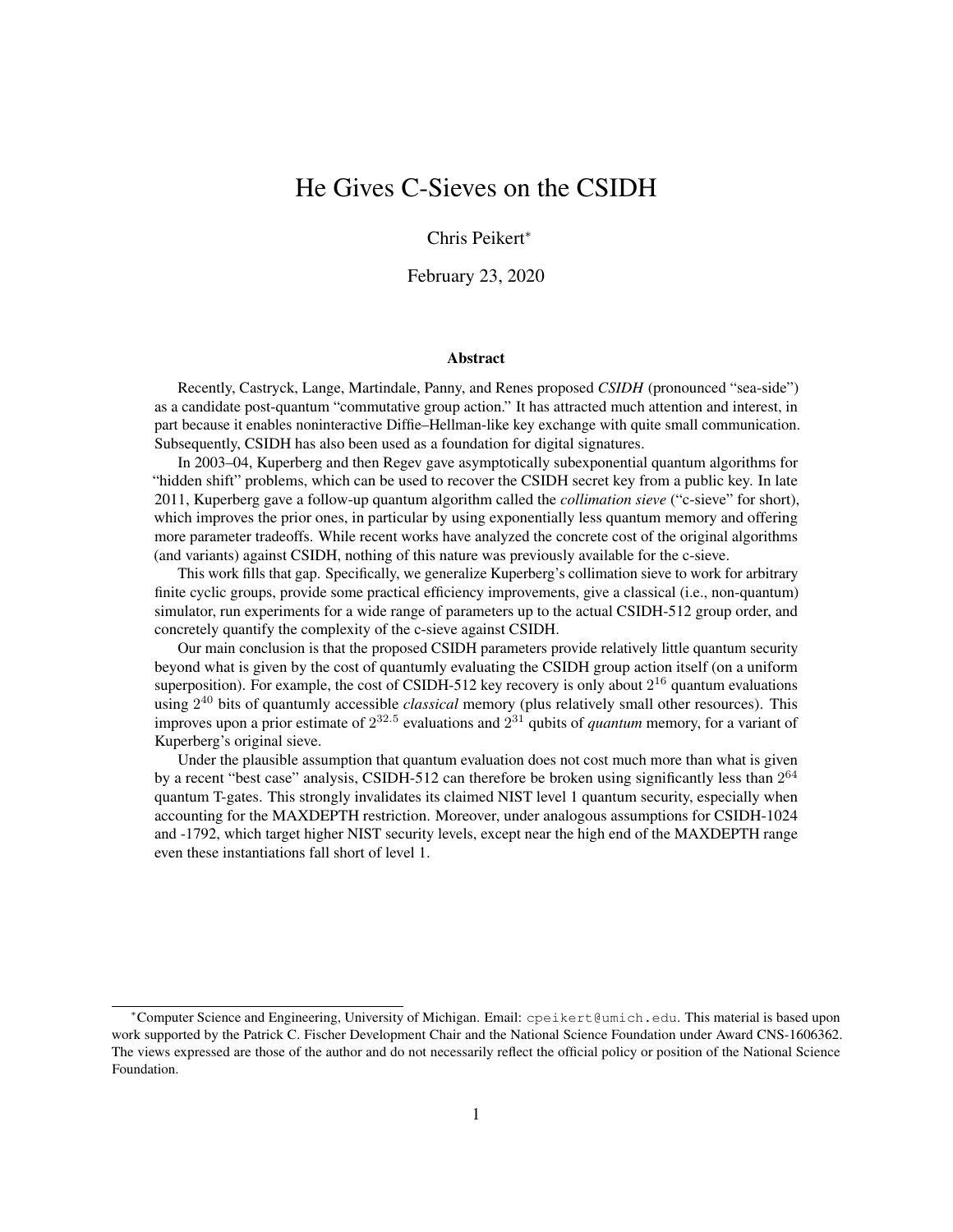## 1 Introduction

In 1994, Shor [\[Sho94\]](#page-24-0) upended cryptography by giving polynomial-time *quantum* algorithms for the integer factorization and discrete logarithm problems, which can be used (on sufficiently large-scale quantum computers) to break all widely deployed public-key cryptography. With the steady progress in engineering quantum computers, there is an increasing need for viable *post-quantum* cryptosystems, i.e., ones which can be run on today's classical computers but resist attacks by future quantum ones. Indeed, the US National Institute of Standards and Technology (NIST) has begun a post-quantum standardization effort [\[NIS\]](#page-24-1), and recently selected the second-round candidates.

## 1.1 Isogeny-Based Cryptography

One prominent class of candidate post-quantum cryptosystems uses *isogenies* between elliptic curves over a common finite field. Isogeny-based cryptography began with the proposal of Couveignes in 1997, though it was not widely distributed until 2006 [\[Cou06\]](#page-23-0). The approach was independently rediscovered by Stolbunov (in his 2004 Master's thesis [\[Sto04\]](#page-24-2)) and by Rostovtsev and Stolbunov [\[RS06\]](#page-24-3) in 2006. The central object in these proposals is a (free and transitive) *group action*  $\star : G \times Z \to Z$  of a finite *commutative* group G on a set  $Z$ . Group actions naturally generalize exponentiation in (finite) cyclic multiplicative groups  $C$ : we take  $G = \mathbb{Z}_q^*$  to be the multiplicative group of integers modulo the order  $q = |C|$  and Z to be the set of generators of C, and define  $a \star z = z^a$ .

The Couveignes–Rostovtsev–Stolbunov (hereafter CRS) proposal very naturally generalizes Diffie– Hellman [\[DH76\]](#page-23-1) noninteractive key exchange to use a commutative group action: some  $z \in Z$  is fixed for use by all parties; Alice chooses a secret  $a \in G$  and publishes  $p_A = a \star z$ ; Bob likewise chooses a secret  $b \in G$  and publishes  $p_B = b \star z$ ; then each of them can compute their shared key  $(ab) \star z = a \star p_B = b \star p_A$ . (Note the essential use of commutativity in the second equation, where  $b \star (a \star z) = (ba) \star z = (ab) \star z$ .)

Security. Of course, for the CRS system to have any hope of being secure, the analogue of the discrete logarithm problem for the group action must be hard, i.e., it must be infeasible to recover  $a$  (or some functional equivalent) from  $p_A = a \star z$ . In 2010, Childs, Jao, and Soukharev [\[CJS10\]](#page-23-2) observed that, assuming a suitable algorithm for the group action, this problem reduces to the (injective) abelian hidden-shift problem on the group G. It happens that Kuperberg [\[Kup03\]](#page-24-4) in 2003 and then Regev [\[Reg04\]](#page-24-5) in 2004 had already given asymptotically subexponential quantum "sieve" algorithms for this problem. More specifically, Kuperberg's algorithm uses  $\exp(O(\sqrt{n}))$  quantum time and space, whereas Regev's uses slightly larger  $\exp(O(\sqrt{n\log n}))$ quantum time but only  $poly(n)$  quantum space, where  $n = log N$  is the bit length of the group order  $N = |G|$ . While these attacks do not necessarily render CRS-type systems insecure asymptotically, one must consider their concrete complexity when setting parameters to obtain a desired level of security.

We mention that these subexponential attacks against CRS motivated Jao and De Feo [\[JD11\]](#page-23-3) to give a different approach to isogeny-based cryptography using *supersingular* curves, whose full endomorphism rings are non-commutative, which thwarts the Kuperberg-type attacks. The Jao–De Feo scheme, now known as Supersingular Isogeny Diffie–Helmman (SIDH), is also not based on a group action, and is inherently interactive. Most research on isogeny-based cryptography has focused on SIDH and closely related ideas.

CSIDH. The noninteractive nature and simplicity of the CRS approach are particularly attractive features, which motivated Castryck, Lange, Martindale, Panny, and Renes  $\lceil CLM^+18 \rceil$  to revisit the method recently. They proposed "Commutative SIDH," abbreviated CSIDH and pronounced "sea-side." Like SIDH, it relies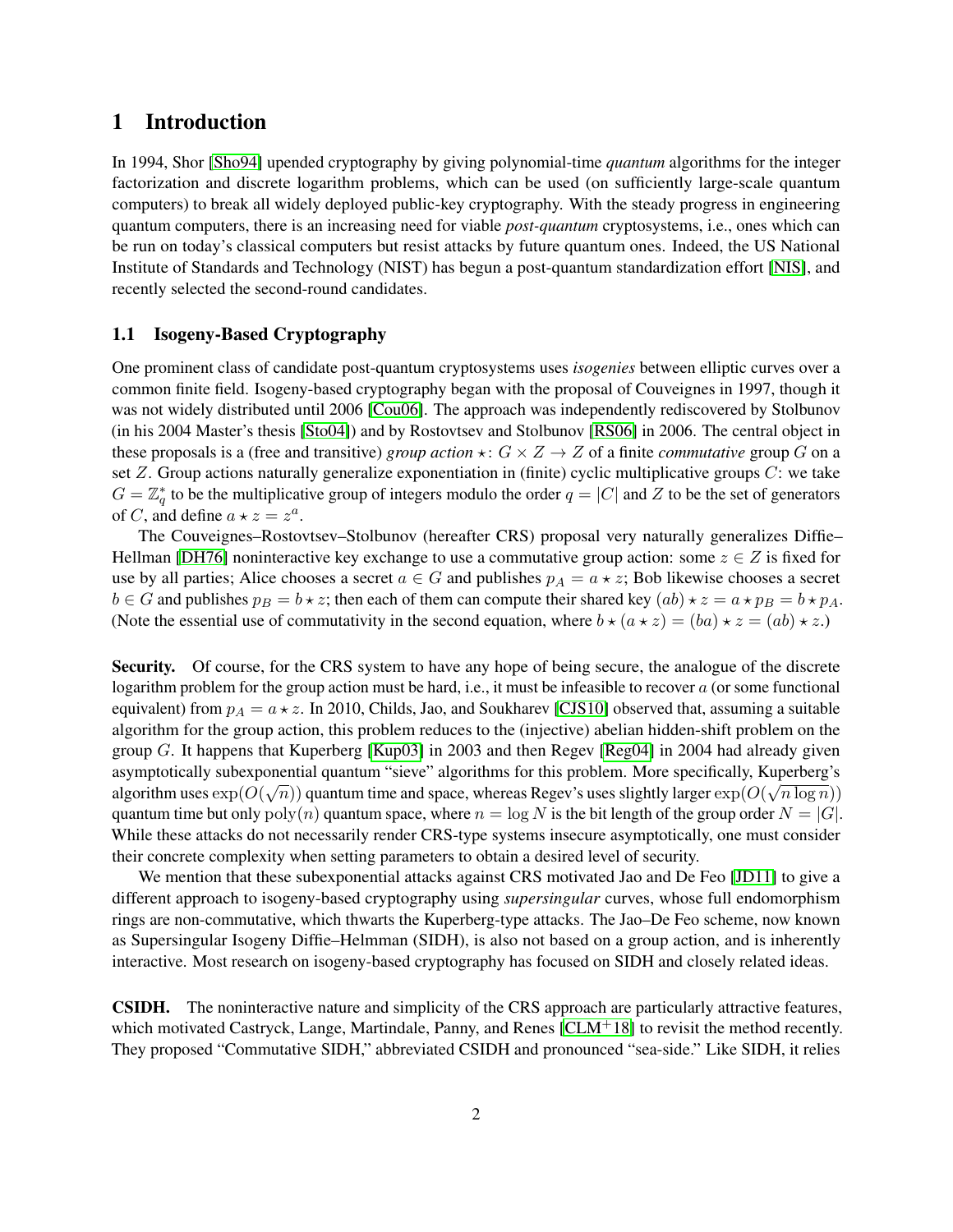on supersingular curves, but it uses a *commutative subring* of the full endomorphism ring, which naturally leads to a commutative group action. This design choice and other clever optimizations yield an impressive efficiency profile: for the CSIDH-512 parameters that were claimed in  $\text{[CLM}^{+18]}$  $\text{[CLM}^{+18]}$  $\text{[CLM}^{+18]}$  to meet NIST security level 1, a full key exchange takes only about 80 milliseconds (improving upon several minutes for prior CRS prototypes), with key sizes of only 64 bytes (compared to hundreds of bytes for SIDH and derivatives).

In summary, the designers of CSIDH describe it as a primitive "that can serve as a drop-in replacement for the (EC)DH key-exchange protocol while maintaining security against quantum computers." As such, it has attracted a good deal of attention and interest. (For example, it received the 2019 Dutch Cybersecurity Research Paper Award.) In addition, a series of works [\[Sto11,](#page-24-6) [DG19,](#page-23-5) [BKV19,](#page-23-6) [KKP20\]](#page-24-7) used CSIDH to develop digital signature schemes having relatively small sizes and reasonable running times. E.g., for the same claimed security levels as above, the CSI-FiSh signature scheme [\[BKV19\]](#page-23-6) can have a combined public key and signature size of 1468 bytes, which is better than all proposals to the NIST post-quantum cryptography effort.

### 1.2 Attacking the CSIDH

As mentioned above, when setting parameters for CSIDH and arriving at security claims, one must take into account known attacks. The main quantum approach is given by Kuperberg's abelian hidden-shift algorithm [\[Kup03\]](#page-24-4) and descendants, where the hidden "shift" corresponds to the secret "discrete log"  $a \in G$ for a given public key  $p_A = a \star z \in Z$ . Algorithms of this type have two main components:

- 1. a quantum *oracle* that, whenever queried, outputs a certain kind of random "labeled" quantum state, in part by evaluating the group action on a uniform superposition over the group;
- 2. a *sieving* procedure that combines labeled states in some way to generate "more favorable" ones.

By processing many fresh labeled states from the oracle, the sieve eventually creates some "highly favorable" states, which are then measured to reveal useful information about the hidden shift (i.e., the secret key).

The overall complexity of the attack is therefore mainly determined by the complexities of the quantum oracle and the sieve, where the latter includes the number of oracle queries. These can be analyzed independently, and for each there is a line of work with a focus on CRS/CSIDH.

The oracle. To produce a labeled state, the oracle mainly needs to prepare a uniform superposition over the group G, and apply the group action to a superposition of the "base"  $z \in Z$  and the public key  $a \star z$ . (It then does a certain measurement, takes a Fourier transform, and measures again to get a label.) In the context of isogenies, evaluating the group action on the superposition is presently the bottleneck, by a large amount.

The original work of Childs, Jao, and Soukharev [\[CJS10\]](#page-23-2) implemented the oracle in  $\exp(\tilde{O}(n^{1/2}))$ quantum time (assuming GRH) and space. Biasse, Iezzi, and Jacobson [\[BIJJ18\]](#page-23-7) improved this to an oracle that (under different heuristics) runs in  $\exp(\tilde{O}(n^{1/3}))$  quantum time and polynomial space, though they did not analyze the factors hidden by the  $\tilde{O}$  notation.

More recently, Bernstein, Lange, Martindale, and Panny [\[BLMP19\]](#page-23-8) analyzed the *concrete* cost of quantumly evaluating the CSIDH group action. For the CSIDH-512 parameters, they arrived at an estimate of less than  $2^{40}$  nonlinear bit operations (which translates to between  $2^{40}$  and  $2^{44}$  quantum T-gates), with a failure probability below  $2^{-32}$ , to evaluate the group action on a non-uniform "best conceivable" (for the attacker) distribution of group elements, namely, the one used in CSIDH key generation. Recent work by Beullens, Kleinjung, and Vercauteren [\[BKV19\]](#page-23-6) suggests that the cost for a *uniform* superposition may be quite close to that of the "best conceivable" case; see [Section 1.4](#page-5-0) for further discussion.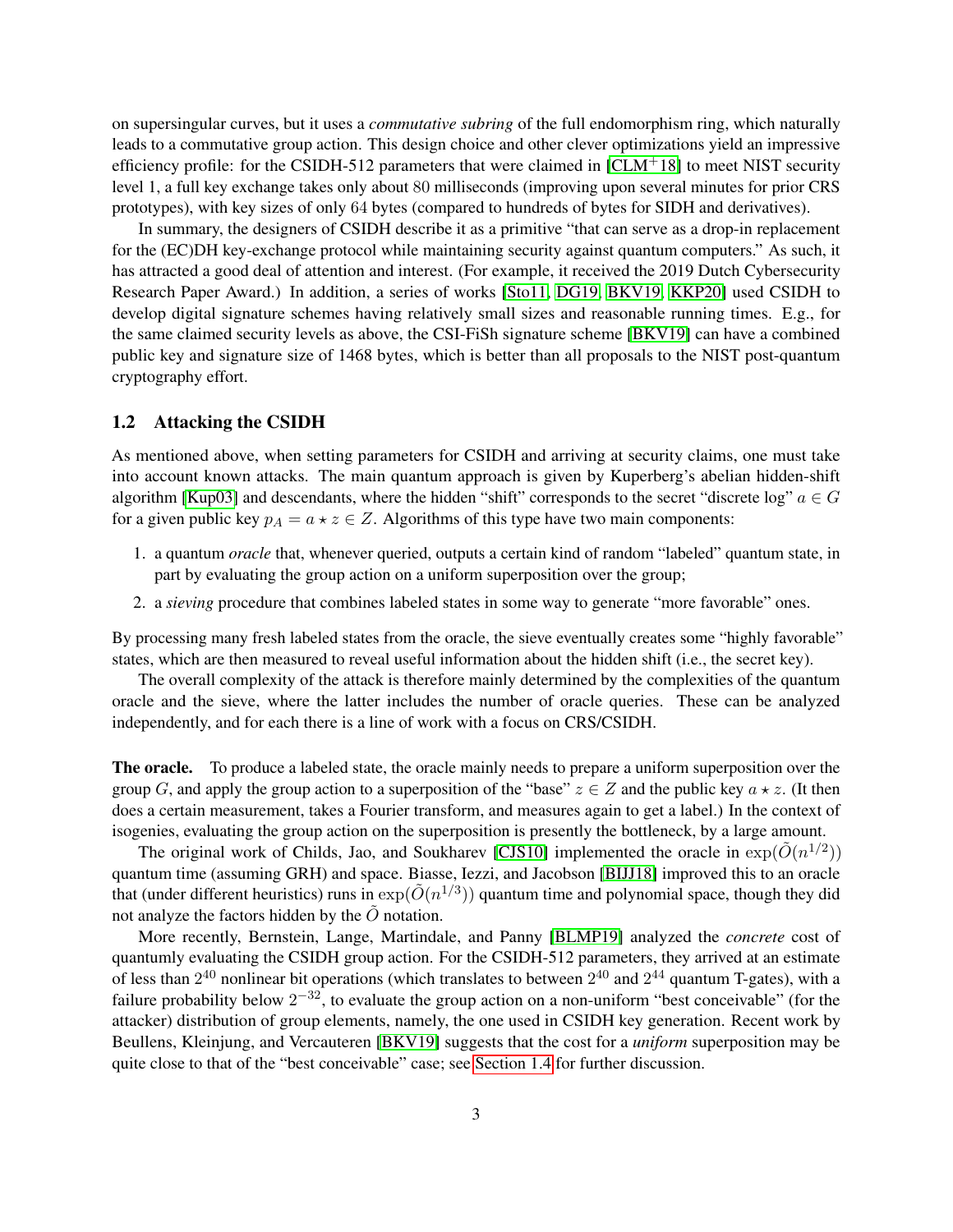**The sieve.** Kuperberg's original algorithm [\[Kup03\]](#page-24-4) has  $exp(O(\sqrt{n}))$  complexity in time, queries, and quantum space. More specifically, he rigorously proved a query bound of  $O(2^{3\sqrt{n}})$ , and a better time and query bound of  $O(3^{\sqrt{2\log_3 N}})$  when  $N = r^n$  for some small radix r (though this is very unlikely to be the case for CSIDH). As already mentioned, Regev reduced the quantum space to only polynomial in *n*, but at the cost of increasing the time and query complexity to  $exp(O(\sqrt{n \log n}))$ ; to our knowledge, precise hidden factors have not been worked out for this approach.

Bonnetain and Schrottenloher [\[BS18\]](#page-23-9) provided a variant of Kuperberg's sieve for arbitrary cyclic groups, and gave more precise estimates of its query and quantum-space complexity. Specifically, using simulations √ up to  $n = 100$  they estimate that  $2^{1.8\sqrt{n}+2.3}$  queries and nearly the same number of qubits of memory are needed. For the CSIDH-512 parameters, this translates to  $2^{32.5}$  queries and  $2^{31}$  qubits.

Notably, in late 2011 Kuperberg gave a follow-up algorithm [\[Kup11\]](#page-24-8), called the *collimation sieve* (or "c-sieve" for short), which subsumes his original one and Regev's variant.<sup>[1](#page-3-0)</sup> Asymptotically, it still uses  $\exp(O(\sqrt{n}))$  quantum time and classical space, but only *linear*  $O(n)$  quantum space (in addition to the oracle's). Moreover, it provides other options and tradeoffs, most notably among classical time, quantum time, and *quantumly accessible classical* memory (QRACM, also known as QROM), i.e., classical memory that is readable (but not writeable) in superposition. As argued in [\[BHT98,](#page-23-10) [Kup11\]](#page-24-8), QRACM is plausibly much cheaper than fully quantum memory, because it does not need to be preserved in superposition. In particular, Kuperberg describes [\[Kup11,](#page-24-8) Proposition 2.2] how QRACM can be simulated using ordinary classical memory, at the cost of logarithmic quantum memory and quasilinear quantum time in the number of data cells; see [\[BGB](#page-23-11)+18, Section III.C] for a realization of this idea which has modest concrete cost.

Although Kuperberg's collimation sieve dates to about six years before the CSIDH proposal, and has been briefly cited in some of the prior literature on CSIDH, an analysis for concrete parameters was not previously available.[2](#page-3-1) That is the topic we address in this work.

#### 1.3 Our Contributions

We analyze the concrete complexity of Kuperberg's collimation sieve [\[Kup11\]](#page-24-8), with a focus on CSIDH and its proposed parameterizations, although our results apply generally to *any* CRS-style commutative group action, including recent CSIDH variants [\[CD19,](#page-23-12) [FTLX19\]](#page-23-13).<sup>[3](#page-3-2)</sup> Our study mainly treats the quantum oracle as a "black box," and focuses on the precise number of queries and amount of quantumly accessible classical memory (QRACM) the sieve uses. Following a suggestion by Schanck [\[Sch19\]](#page-24-9), we also give a rough analysis of how these quantities translate to the quantum complexity of full attacks on proposed CSIDH parameters.

More specifically, we generalize the c-sieve to work for cyclic groups of arbitrary finite order (from power-of-two or other smooth orders, which CSIDH groups typically do not have), provide some practical improvements that extract more secret-key bits per run of the sieve and maintain better control of the memory and time complexities, give a classical simulator and run experiments on a wide range of parameters including the actual CSIDH-512 group order of  $N \approx 2^{257.1}$ —and concretely quantify the complexity of the c-sieve against proposed CSIDH parameters. As far as we know, ours is the first work to simulate *any* kind of quantum sieve algorithm for groups as large as the actual CSIDH-512 group; previously, the largest simulations were for group orders  $N \approx 2^{100}$ .

<span id="page-3-1"></span><span id="page-3-0"></span><sup>&</sup>lt;sup>1</sup>More recently, Kuperberg has given talks highlighting the virtues of the algorithm and its relevance to isogenies.

<sup>&</sup>lt;sup>2</sup>Shortly after the announcement of this work, Bonnetain and Schrottenloher posted an updated version of [\[BS18\]](#page-23-9), which had been under private review and which does contain such an analysis. See below for a comparison.

<span id="page-3-2"></span><sup>3</sup>Our work has no implications for SIDH [\[JD11\]](#page-23-3) or the NIST submission SIKE, which do not use commutative group actions.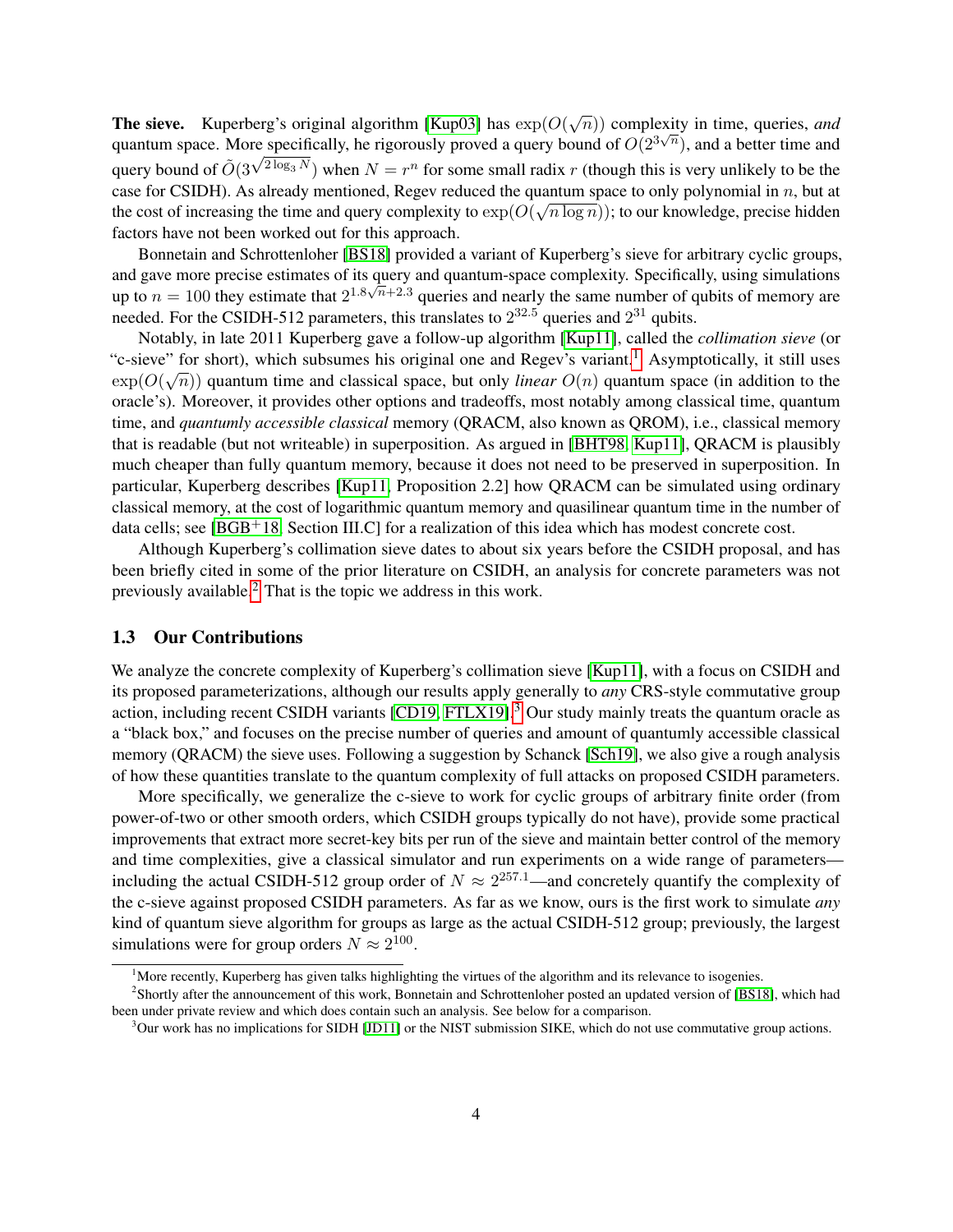Conclusions. Our main conclusion is that the proposed CSIDH parameters provide relatively little quantum security beyond what is given by the cost of the quantum oracle. For example, for CSIDH-512 the secret key can be recovered from the public key with only about  $2^{16}$  oracle queries and  $2^{40}$  bits of QRACM, or about  $2^{19.3}$  queries and  $2^{32}$  bits of QRACM, plus insignificant other resources. This improves upon a prior estimate [\[BS18\]](#page-23-9) of  $2^{32.5}$  queries and  $2^{31}$  qubits of *quantum* memory, for a variant of Kuperberg's first sieve algorithm. The key insight underlying our improvements is that when the oracle is expensive, trading oracle queries for QRACM can dramatically reduce the overall quantum time, while keeping the classical costs reasonable. (No such tradeoff is available for the earlier sieve algorithms.) In addition, we find that for the group orders of interest, the cost of implementing even substantial amounts of QRACM using  $[BGB<sup>+</sup>18]$  $[BGB<sup>+</sup>18]$  is dwarfed by that of the oracle queries (under current estimates for the latter). See [Section 4](#page-16-0) for the full details.

Under the plausible assumption that implementing the oracle does not cost much more than the "best conceivable case" estimate of [\[BLMP19\]](#page-23-8), CSIDH-512 can therefore be broken using not much more than  $2^{60}$ quantum T-gates, plus relatively small other resources. This strongly invalidates its claimed NIST level 1 quantum security, especially when accounting for the MAXDEPTH restriction, and even under much weaker assumptions about the cost of the oracle.[4](#page-4-0)

Similarly, CSIDH-1024 and -1792, which respectively targeted NIST quantum security levels 2 and 3, can be broken with, e.g., about  $2^{26}$  and  $2^{39}$  oracle queries and  $2^{40}$  bits of QRACM (plus insignificant other resources).[5](#page-4-1) Under analogous assumptions about the cost of their oracles relative to the "best conceivable case," CSIDH-1024 therefore falls short of level 1 (and by a large margin for the low end and middle region of the MAXDEPTH range). Moreover, with the possible exception of the high region of the MAXDEPTH range, even CSIDH-1792 also fails to reach level 1.

Comparison with [\[BS18\]](#page-23-9). Shortly after the initial announcement of this work, Bonnetain and Schrottenloher posted an update [\[BS18\]](#page-23-9) to their earlier analysis of Kuperberg's first sieve algorithm, which now also analyzes variants of the collimation sieve. They arrive at similar conclusions, but their analysis is largely complementary to ours, in the following ways. They give a theoretical analysis that ignores some polynomial terms, whereas ours is fully concrete and supported by experiments (which reveal some unexpected phenomena that significantly affect the polynomial factors). They only consider large collimation arity  $r$  (see below) with correspondingly small fully quantum memory and large classical work and memory, whereas we mainly limit our attention to the binary case  $r = 2$  with correspondingly larger QRACM and small classical work. Finally, we include optimizations that are not considered in [\[BS18\]](#page-23-9), like the extraction of many secret-key bits from each run of the sieve. It seems likely that a combination of ideas from these works would yield additional points on the attack spectrum and somewhat improved bounds.

<span id="page-4-0"></span><sup>&</sup>lt;sup>4</sup>The main security claim in  $[CLM+18]$  $[CLM+18]$  for CSIDH-512 (which appears in the abstract, introduction, and security evaluation) is NIST level 1. However, in one location the paper also mentions, in a passing reference to CSIDH-512, a "conjectured post-quantum security level of 64 bits." This would constitute a different, significantly weaker security claim than NIST level 1, in part because the latter accounts for the cost of quantumly evaluating AES, and has a MAXDEPTH restriction. No definition for 'bits of post-quantum security' is given in  $[CLM<sup>+</sup>18]$  $[CLM<sup>+</sup>18]$ , but the security analysis in Section 7.3 and Table 1 quantifies "costs for the complete attack" in terms of number of logical qubit operations, and targets  $2^{64}$  or more for CSIDH-512. Under this implied interpretation of '64 bits of post-quantum security,' and our assumption on the cost of the oracle, our work even falsifies this security claim as well. We point out that other metrics like "depth times width" can be used to quantify security (see, e.g., [\[JS19\]](#page-24-10)), and at present the complexity of our attack in this metric is unclear, in part because the precise depth and width of the oracle are unknown. However, under any reasonable metric the oracle calls are presently the bottleneck for sieve parameters of interest.

<span id="page-4-1"></span><sup>&</sup>lt;sup>5</sup>We again emphasize that the c-sieve offers a flexible tradeoff among queries, ORACM, and classical time, so all these example query counts can be reduced somewhat by increasing these other resources.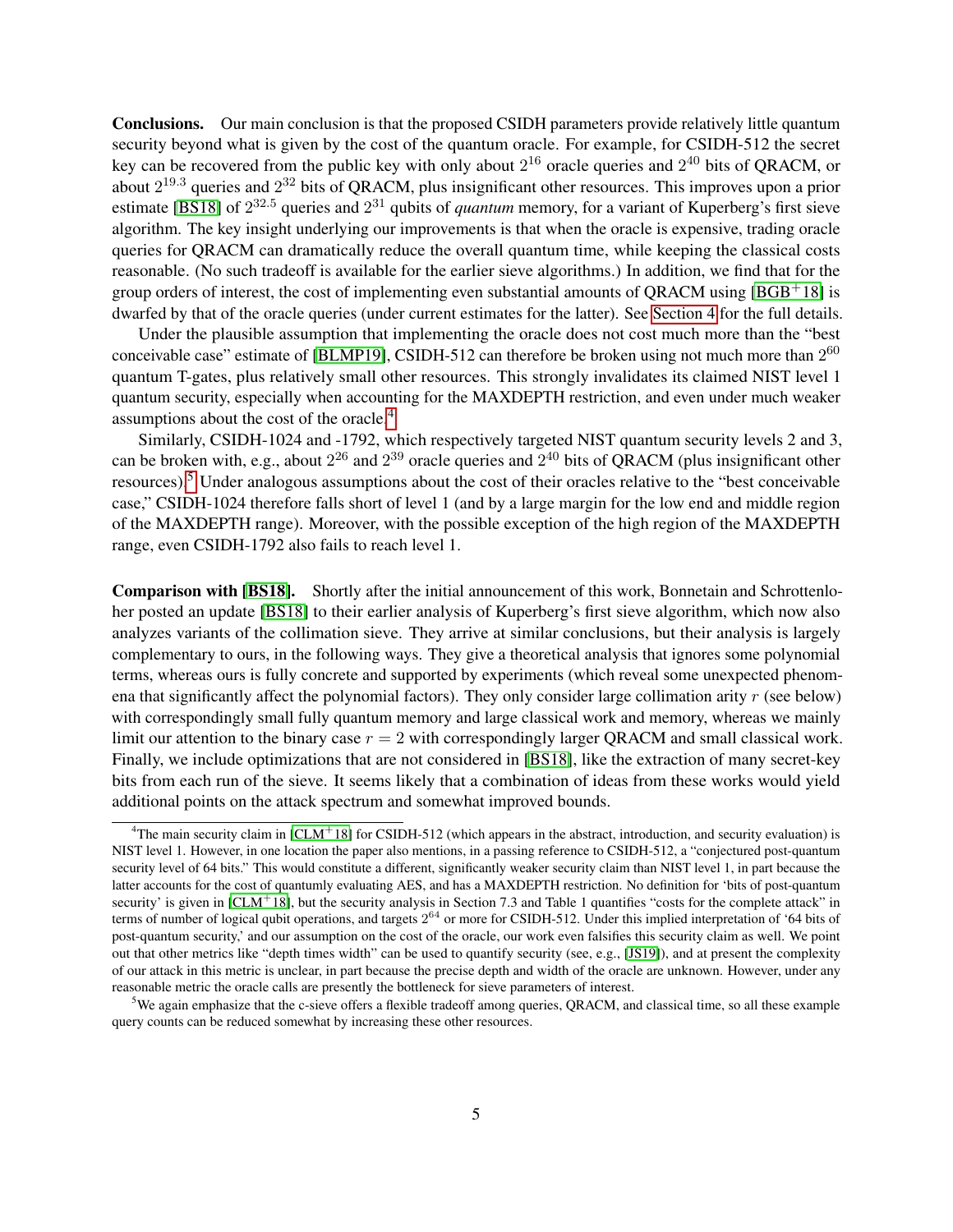#### <span id="page-5-0"></span>1.4 Further Research

A main question that remains to be addressed is the actual concrete cost of the requisite quantum oracle, i.e., evaluation of the CSIDH group action for a uniform superposition over the group. The results of [\[BS18\]](#page-23-9) and even moreso [\[BKV19\]](#page-23-6) suggest that for CSIDH-512, the cost may be close to the roughly  $2^{40}$  nonlinear bit operations estimate [\[BLMP19\]](#page-23-8) for the "best conceivable case"—perhaps even within a factor of two or less. This is because [\[BKV19\]](#page-23-6) gives a fast method for mapping a uniformly random group element to a short exponent vector, whose norm statistics are very similar to those of the distribution analyzed in [\[BLMP19\]](#page-23-8). (In particular, the norm's expectation is only about  $10\%$  larger, and its variance is actually somewhat smaller.) Also, because the sieve requires so few oracle queries (e.g.,  $2^{16}$  or less for CSIDH-512), some improvement should be obtainable simply by increasing the oracle's error probability, from the  $2^{-32}$ considered in [\[BLMP19\]](#page-23-8). Related questions are whether it is possible to accelerate the oracle computations by amortization, or by directly designing a quantum circuit rather than converting a Boolean one.

Our study is primarily focused on collimation arity  $r = 2$ , which corresponds to a sieve that produces a binary recursion tree. Using an arity  $r > 2$  can reduce the number of queries and/or the needed amount of QRACM, at the cost of more classical time. In a bit more detail, the main collimation subroutine that for  $r = 2$  takes quasilinear  $\tilde{O}(L)$  classical time (in the amount L of QRACM) takes  $\tilde{O}(L^{r-1})$  classical time in general (or even less time with more memory, using Schroeppel–Shamir [\[SS79\]](#page-24-11)), but reduces the depth of the recursion tree by about an  $r - 1$  factor, which can significantly reduce the number of oracle queries. Our experiments demonstrate that the classical work for  $r = 2$  is cryptanalytically small (on the order of several core-days), and our model suggests modest improvements in query complexity for slightly larger arities, so this direction may be worth investigating further, especially if the quantum oracle remains the main bottleneck.

A final interesting question is how many bits of a CSIDH secret are required to break the scheme. Our complexity estimates are for running the c-sieve several times to recover almost all of the secret bits (the remainder can be obtained by brute force). However, if partial information about the secret suffices to break the scheme through other means, then the number of sieve invocations and corresponding query complexity would be reduced.

## 1.5 Paper Organization

In [Section 3](#page-7-0) we describe and analyze our generalization of Kuperberg's collimation sieve to arbitrary cyclic groups. In [Section 4](#page-16-0) we draw conclusions about the quantum security of various CSIDH parameters. In [Section 5](#page-19-0) we describe our classical simulator for the collimation sieve, and report on our experiments with it.

Acknowledgments. We thank the organizers of the Oxford Post-Quantum Cryptography Workshop, at which we received our first detailed exposure to CSIDH; Michael Cafarella and J. Alex Halderman for the use of their servers to conduct experiments; Oded Regev and Greg Kuperberg for clarifying comments; Dan Bernstein for pointing out Kuperberg's recent talks and for comments on [\[BLMP19\]](#page-23-8); Léo Ducas for additional references; John Schanck and Sam Jaques for additional references and discussions about the full quantum complexity analysis; and the anonymous EUROCRYPT reviewers for many helpful comments and suggestions.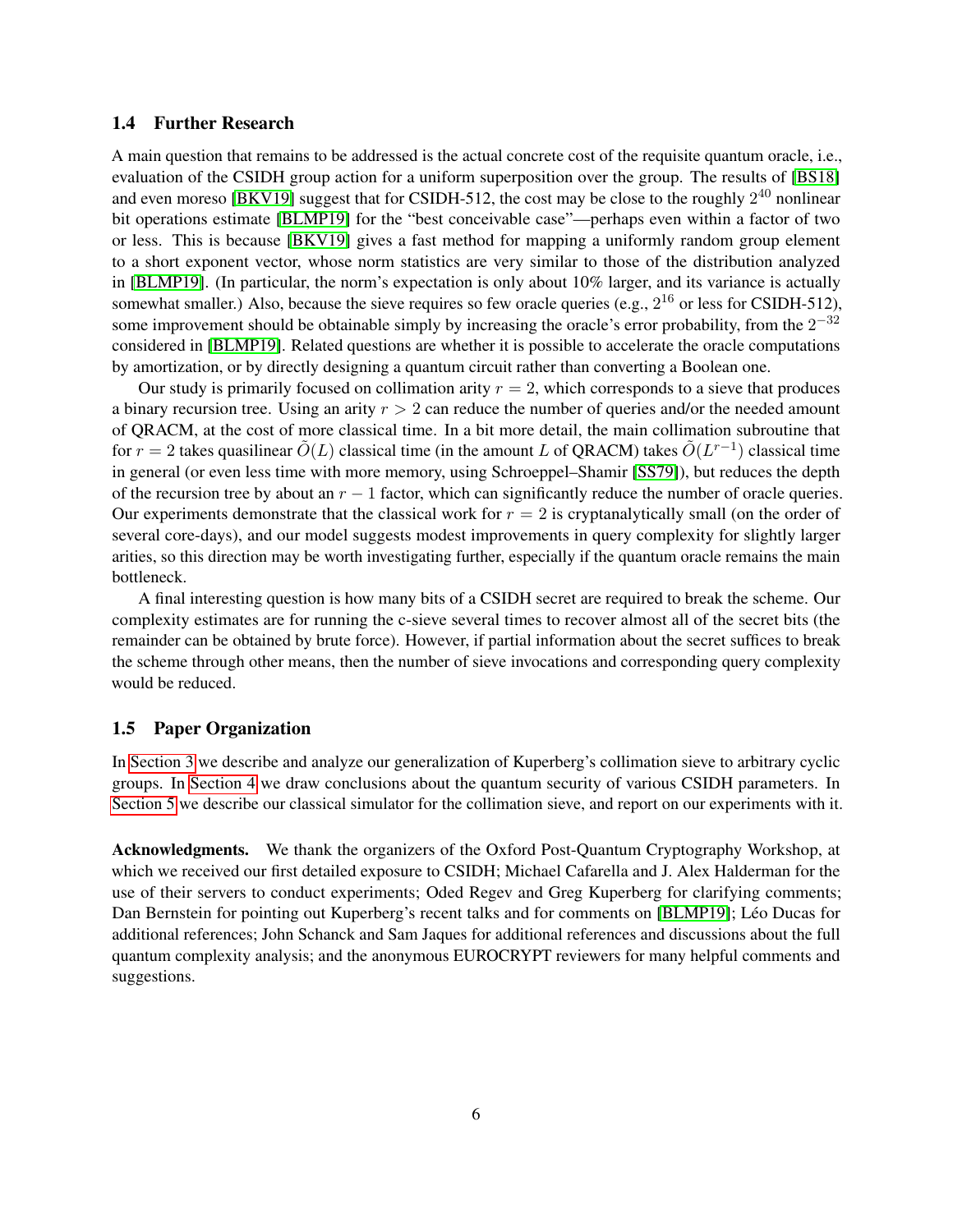## 2 Preliminaries

We let  $\mathbb{N} = \{0, 1, 2, \ldots\}$  denote the set of nonnegative integers, and for a positive integer L we define  $[L] := \{0, 1, \ldots, L-1\}$ . All logarithms have base 2 unless otherwise specified. Define  $\chi(x) = \exp(2\pi i \cdot x)$ and observe that  $\chi(x)\chi(y) = \chi(x+y)$ .

### 2.1 CSIDH Group Action

Here we recall sufficient background on CSIDH for our purposes; for full details, see  $[CLM+18]$  $[CLM+18]$ . At its heart is a free and transitive group action  $\star: G \times Z \to Z$ , where the group G is the ideal class group  $Cl(O)$  of the order  $O = \mathbb{Z}[\sqrt{-p}]$  of the imaginary quadratic number field  $\mathbb{Q}(\sqrt{-p})$ , for a given prime p of a certain form. (The acted-upon set Z is a certain collection of elliptic curves over  $\mathbb{F}_p$ , each of which can be uniquely represented by a single element of  $\mathbb{F}_p$ , but this will not be important for our purposes.) Because  $\mathcal O$ is commutative, its class group  $G = Cl(\mathcal{O})$  is abelian. Heuristically, G is cyclic or "almost cyclic" (i.e., it has a cyclic component of order nearly as large as  $|G|$ ), and its order  $N = |G|$  is approximately  $\sqrt{p}$ .

CSIDH uses d special ideals  $l_i$  of the order  $\mathcal{O}$ . Heuristically, these ideals generate the class group or a very large subgroup thereof; for simplicity, assume the former. The ideals  $l_i$  define an integer lattice of relations

$$
\Lambda = \{ \mathbf{z} = (z_1, \dots, z_d) \in \mathbb{Z}^d : \mathfrak{l}_1^{z_1} \cdots \mathfrak{l}_d^{z_d} \text{ is principal} \},
$$

so G is isomorphic to  $\mathbb{Z}^d/\Lambda$ , via (the inverse of) the map  $e \in \mathbb{Z}^d \mapsto [\prod_i \mathfrak{l}_i^{e_i}]$ , of which  $\Lambda$  is the kernel.

A CSIDH secret key is a vector  $\mathbf{e} \in \mathbb{Z}^d$  of "small" integer exponents representing a group element; more specifically, the  $e_i$  are drawn uniformly from some small interval  $[-B, B]$ . One evaluates the group action for the associated ideal class  $\begin{bmatrix} l_1^{e_1} \cdots l_d^{e_d} \end{bmatrix}$  by successively applying the action of each  $[l_i]$  or its inverse,  $|e_i|$ times. Therefore, the  $\ell_1$  norm of e largely determines the evaluation time. Note that a group element is not uniquely specified by an exponent vector; any vector in the same coset of  $\Lambda$  defines the same group element, but very "long" vectors are not immediately useful for computing the group action. However, if we have a basis of Λ made up of very short vectors, then given any exponent representation of a group element, we can efficiently reduce it to a rather short representation of the same element using standard lattice algorithms like Babai's nearest-plane algorithm [\[Bab85\]](#page-23-14).

In the CSIDH-512 parameterization, for which  $p \approx 2^{512}$ , the class group  $G = Cl(\mathcal{O})$  has recently been computed [\[BKV19\]](#page-23-6): it is isomorphic to the additive cyclic group  $\mathbb{Z}_N = \mathbb{Z}/N\mathbb{Z}$  of integers modulo

$$
N=3\cdot 37\cdot 1407181\cdot 51593604295295867744293584889\cdot 31599414504681995853008278745587832204909\approx 2^{257.1},
$$

and is in fact generated by the class of the ideal  $l_1$ . In addition, the lattice  $\Lambda \subset \mathbb{Z}^{74}$  of relations among the ideals  $l_i$  is known, along with a very high-quality (HKZ-reduced) basis. Indeed, the authors of [\[BKV19\]](#page-23-6) showed that a uniformly random element of  $\mathbb{Z}_N$  can be quickly reduced to a short exponent vector having a norm distribution very similar to the CSIDH-512 one. So, in summary, for CSIDH-512 we can efficiently represent the class group as  $\mathbb{Z}_N$ , and secret keys using the distinguished representatives  $\{0, 1, \ldots, N - 1\}$ .

### 2.2 Abelian Hidden-Shift Problem

The hidden-shift problem on an additive abelian group G is as follows: given injective functions  $f_0, f_1 : G \to$ X (for some arbitrary set X) such that  $f_1(x) = f_0(x + s)$  for some secret "shift"  $s \in G$  and all  $x \in G$ , the goal is to find s. For cyclic groups  $G \cong \mathbb{Z}_N$ , this hidden-shift problem is equivalent to the hidden-subgroup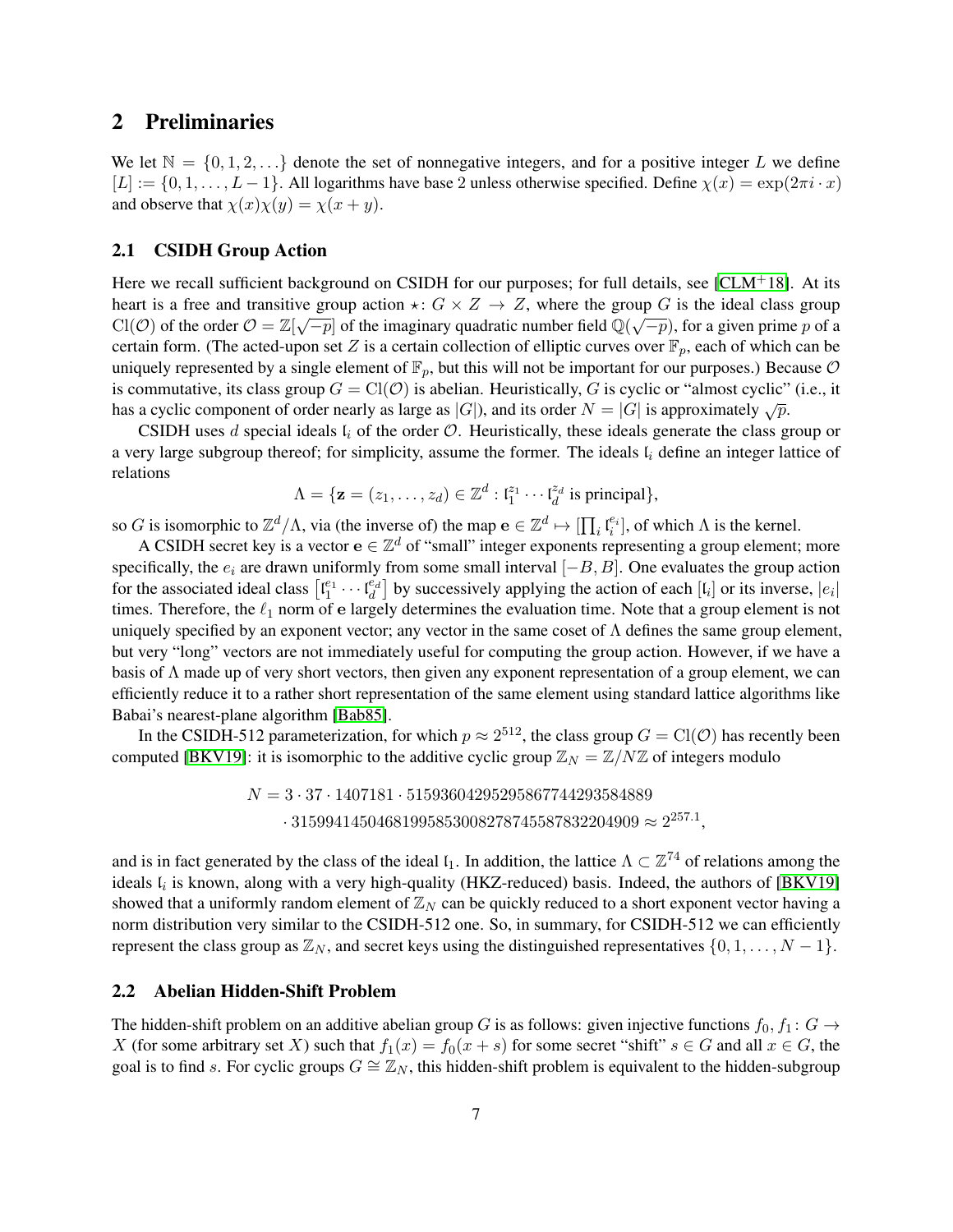problem on the Nth dihedral group (which has order 2N). Kuperberg [\[Kup03\]](#page-24-4) gave the first nontrivial quantum algorithm for this problem, which uses subexponential  $\exp(O(\sqrt{\log N}))$  quantum time and space.

As observed by Childs, Jao, and Soukharev [\[CJS10\]](#page-23-2), there is a simple connection between the abelian hidden-shift problem and the key-recovery problem for Couveignes–Rostovtsev–Stolbunov-type systems: given the "base value"  $z_0 \in Z$  and a public key  $z_1 = s \star z_0$  for some secret key  $s \in G$ , where  $\star : G \times Z \to Z$ is a free and transitive group action, define  $f_b : G \to Z$  as  $f_b(g) = g \star z_b$  for  $b = 0, 1$ . These  $f_b$  are injective because  $\star$  is free and transitive, and  $f_1(x) = x \star z_1 = x \star (s \star z_0) = (x + s) \star z_0 = f_0(x + s)$ , as required. So, solving the hidden-shift problem for these  $f<sub>b</sub>$  immediately yields the secret key.

## <span id="page-7-0"></span>3 Collimation Sieve for Cyclic Groups

In this section we generalize Kuperberg's collimation sieve [\[Kup11\]](#page-24-8) to arbitrary cyclic groups  $\mathbb{Z}_N$  of known order  $N$ . (The algorithm can also be made to work even if we only have a bound on the group order.) The algorithm works very much like Kuperberg's for power-of-two group orders  $N = 2<sup>n</sup>$ , but with some implementation differences and optimizations inspired by improvements to Kuperberg's first sieve algorithm [\[Kup03\]](#page-24-4).

The collimation sieve works with quantum states called *phase vectors*, each of which has some associated integer *(phase) multipliers* (see [Section 3.1\)](#page-8-0). The ultimate goal of the sieve (see [Section 3.2\)](#page-8-1) is to construct a length-L phase vector that is 'very nice,' meaning its multipliers come from a desired set of *small* size  $S \leq L$ , e.g., the interval [S]. (Additionally, the phase multipliers should be roughly uniformly distributed, which happens automatically.) From such a nice phase vector one can extract bits of the secret via the quantum Fourier transform and measurement (see [Section 3.4\)](#page-14-0). Initially, the sieve will only be able to construct very 'non-nice' phase vectors whose multipliers come from the huge set  $\{0, 1, \ldots, N-1\}$ . It then repeatedly produces progressively 'nicer' phase vectors whose multipliers lie in successively smaller sets, by combining less-nice vectors via a process called *collimation* (see [Section 3.3\)](#page-11-0).

The differences between our version of the collimation sieve and Kuperberg's are summarized as follows:

- 1. The sieve creates phase vectors with multipliers in progressively smaller *intervals* of the integers, by collimating on the "most-significant bits" of the multipliers. (By contrast, Kuperberg makes the multipliers divisible by progressively larger powers of two, by collimating on the least-significant bits.)
- <span id="page-7-1"></span>2. After sieving down to an interval of size  $S$ , where  $S$  can be roughly as large as the amount of quantumly accessible classical memory (QRACM), the algorithm applies a quantum Fourier transform of dimension S and measures, to reveal about  $\log S$  of the "most-significant bits" of the secret with good probability. (Kuperberg instead applies a two-dimensional Fourier transform and measures to recover the single least-significant bit of the secret, with certainty.)
- <span id="page-7-2"></span>3. Alternatively, instead of recovering just  $log(S)$  bits of the secret, the algorithm can perform additional independent sieves down to various "scaled" intervals. By combining the resulting phase vectors, the algorithm can recover about  $log(S)$  different secret bits per sieve, and in particular, it can recover the entire secret using about  $\log(N)/\log(S) = \log_S(N)$  sieves. (Kuperberg's algorithm, after recovering the least-significant bit of the secret, effectively halves the secret and repeats to recover the remaining bits, using  $log(N)$  total sieves.)

The technique from [Item 2](#page-7-1) is reminiscent of one used by Levieil and Fouque [\[LF06\]](#page-24-12) to recover several secret bits at once in the Learning Parity with Noise problem. The technique from [Item 3](#page-7-2) is analogous to one attributed to Høyer in [\[Kup03\]](#page-24-4) for recovering the entire secret from about  $log(N)$  qubits obtained via Kuperberg's original sieving algorithm.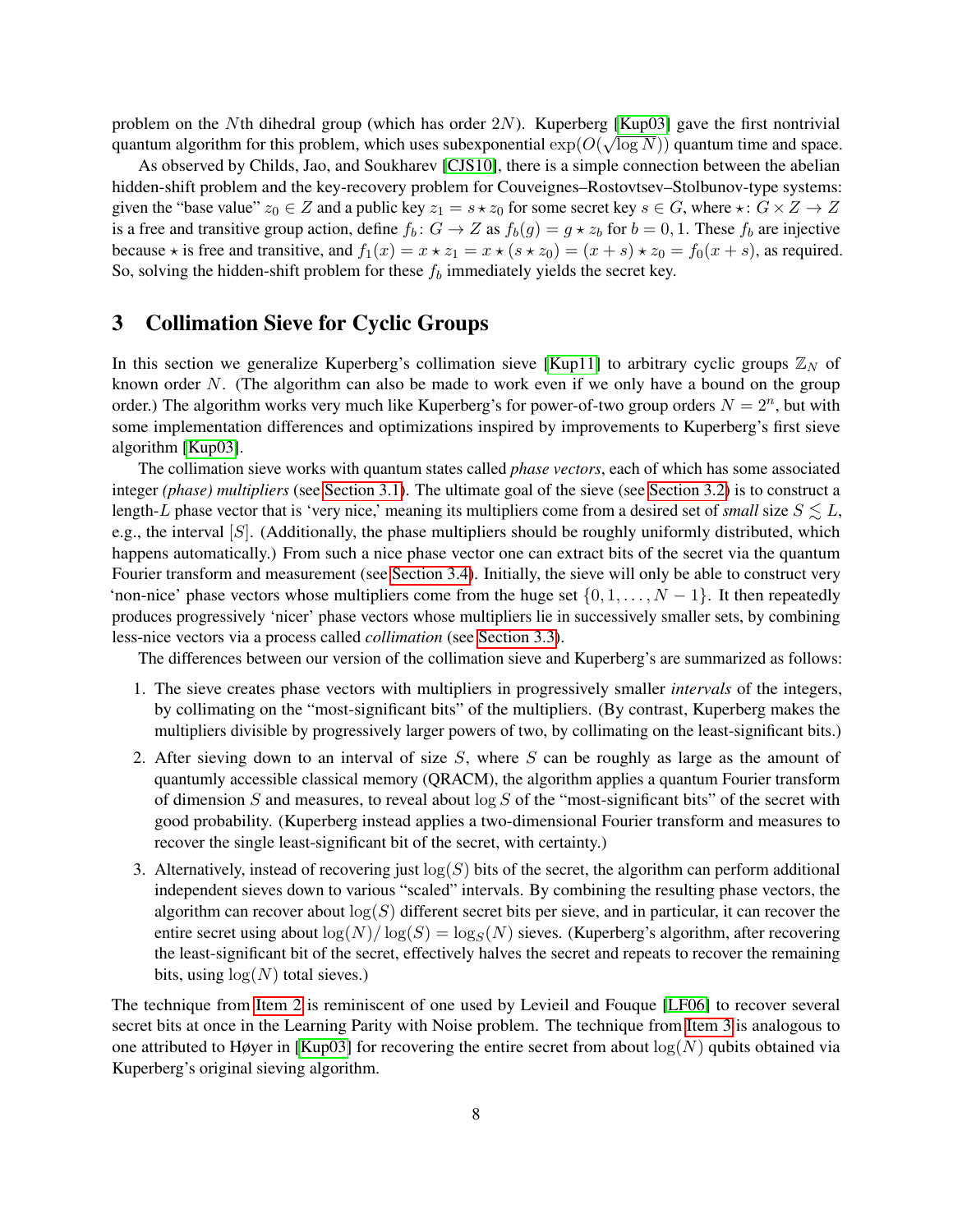#### <span id="page-8-0"></span>3.1 Phase Vectors

We first recall from [\[Kup11\]](#page-24-8) the notion of a phase vector and some of its essential properties. Fix some positive integer N and  $s \in \mathbb{Z}_N$ . For a positive integer L, a *phase vector* of *length* L is a (pure) quantum state of the form

$$
|\psi\rangle = L^{-1/2} \sum_{j \in [L]} \chi(b(j) \cdot s/N) |j\rangle
$$

for some function b:  $[L] \rightarrow \mathbb{Z}$ , where the  $b(j)$  are called the *(phase) multipliers*. In all the algorithms considered in this work, the multiplier functions b will be written down explicitly in a table, in sorted order by  $b(j)$  for efficiency of collimation (see [Section 3.3\)](#page-11-0). Note that while this requires classical memory proportional to L, only log L qubits of quantum memory are needed for  $|\psi\rangle$ . Also observe that the multipliers are implicitly modulo N (because of the division by N inside  $\chi$ ), so we will use and store their distinguished integer representatives in  $\{0, 1, \ldots, N - 1\}$ . We say that  $|\psi\rangle$  is *ranged on* (or just *on*) a particular set  $S \subseteq \mathbb{Z}$ if every  $b(j) \in S$ .

Looking ahead a bit, the collimation sieve uses collimation to combine and produce phase vectors of roughly equal length  $L$  that are ranged on a sequence of geometrically smaller sets, starting from unrestricted ones on  $\{0, 1, \ldots, N - 1\}$  and ultimately yielding one on a set of size  $S \leq L$  (e.g., the interval [S]). Measuring the quantum Fourier transform of such a vector then yields part of the secret.

Creating and combining phase vectors. Prior (finite) hidden-subgroup and hidden-shift algorithms use a simple quantum procedure (an "oracle")  $U_f$  that generates a special kind of one-qubit state, i.e., a length-2 phase vector. Given quantum procedures for computing injective functions  $f_0, f_1 : \mathbb{Z}_N \to X$  (for an arbitrary set X) such that  $f_1(x) = f_0(x+s)$  for some secret s and all x, the procedure  $U_f$  outputs a uniformly random  $b \in \mathbb{Z}_N$  along with a qubit

<span id="page-8-2"></span>
$$
|\psi\rangle = \frac{1}{\sqrt{2}}(|0\rangle + \chi(b \cdot s/N)|1\rangle),
$$

i.e., a length-2 phase vector with  $b(0) = 0, b(1) = b$ . The details of  $U_f$  are not material here; see [\[Kup03,](#page-24-4) [Reg04\]](#page-24-5) for accessible descriptions. However, we note that  $U_f$  evaluates the functions  $f_i$  in superposition, which in our context corresponds to evaluating the CSIDH group action.

Phase vectors can naturally be combined by tensoring: given r phase vectors  $|\psi_i\rangle$  respectively having lengths  $L_i$  and multiplier functions  $b_i$ , we can form the following quantum state  $|\psi'\rangle$  with index set  $L =$  $[L_1] \times \cdots \times [L_r]$ :

$$
|\psi'\rangle = |\psi_1, \dots, \psi_r\rangle = |L|^{-1/2} \sum_{j_1 \in [L_1]} \dots \sum_{j_r \in [L_r]} \chi(b_1(j_1) \cdot s/N) \dots \chi(b_r(j_r) \cdot s/N)|j_1, \dots, j_r\rangle \tag{3.1}
$$

$$
= |L|^{-1/2} \sum_{\vec{j} \in L} \chi(b'(\vec{j}) \cdot s/N)|\vec{j}\rangle,
$$

where  $b'(\vec{j}) = \sum_{i=1}^r b_i(j_i)$ . Therefore,  $|\psi'\rangle$  can be thought of as a kind of phase vector of length  $|L|$  =  $\prod_{i=1}^r L_i$ , except that its index set is not exactly [|L|] (although there is a natural bijection between L and [|L|]). We note that in the context of collimation [\(Section 3.3\)](#page-11-0), we do not explicitly write down the full multiplier function b', but instead first partially measure  $|\psi'\rangle$  to lessen its length before storing its multiplier function.

#### <span id="page-8-1"></span>3.2 Collimation Sieve

We now formally define the collimation sieve, in [Algorithm 1.](#page-9-0) It constructs a phase vector on a desired interval by recursively constructing and collimating phase vectors on suitably larger intervals. The algorithm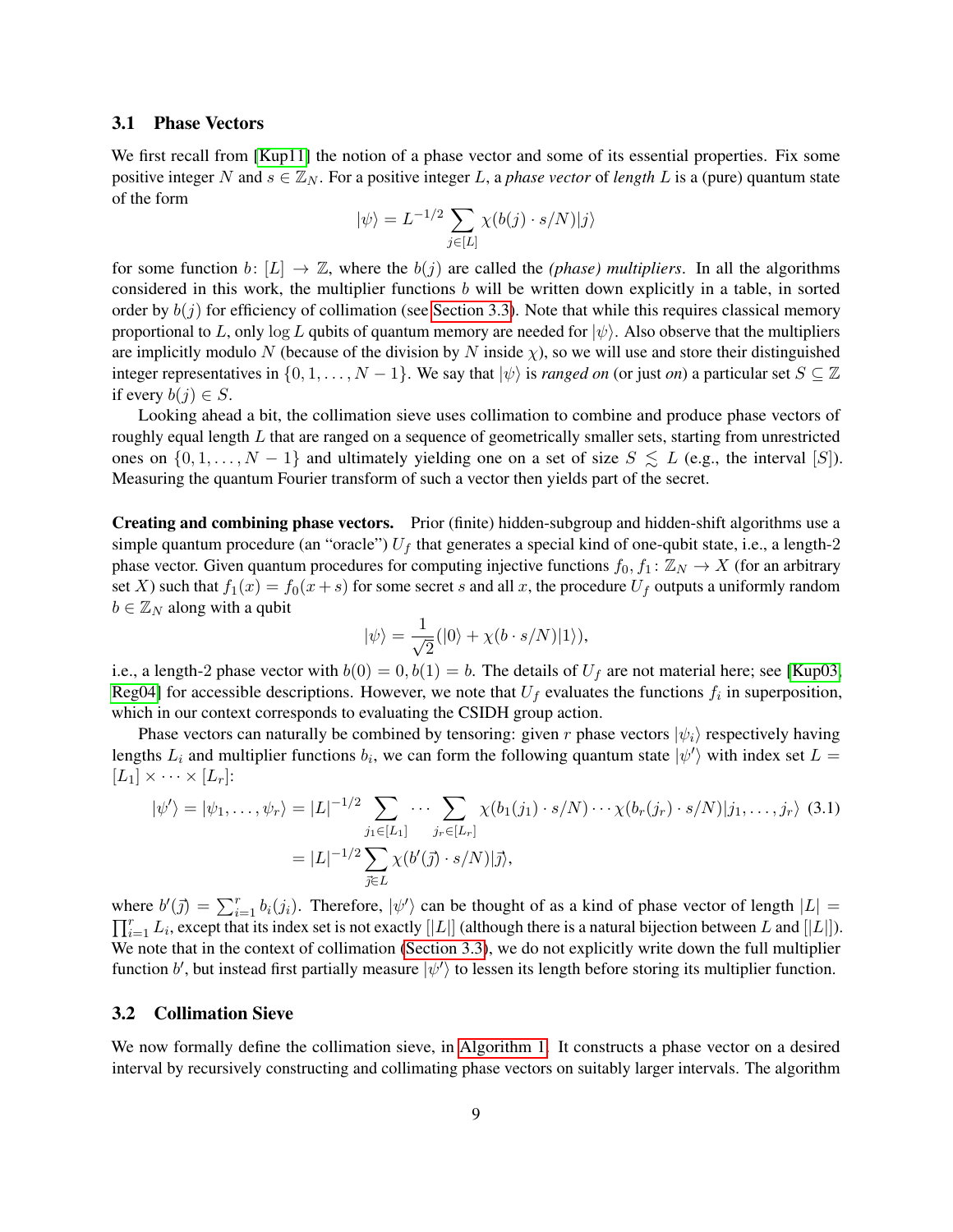is essentially the same as Kuperberg's from [\[Kup11\]](#page-24-8) (which incorporates a key insight of Regev's [\[Reg04\]](#page-24-5)), except that it uses collimation on "high bits," along with a few tweaks to make it more practically efficient in simulations (see [Section 3.2.2](#page-10-0) below).

**Algorithm 1** Collimation sieve for group  $\mathbb{Z}_N$  and collimation arity r.

<span id="page-9-0"></span>**Input:** Interval sizes  $S_0 < S_1 < \cdots < S_d = N$ , a desired phase-vector length L, and oracle access to  $U_f$ . **Output:** A phase vector on  $[S_0]$  of length  $\approx L$ .

**Base case.** If  $S_0 = N$ , generate  $\ell \approx \log L$  length-2 phase vectors  $|\psi_1\rangle, |\psi_2\rangle, \ldots, |\psi_\ell\rangle$  using  $U_f$  (see [Section 3.1\)](#page-8-0). Output the length- $2^{\ell}$  phase vector  $|\psi\rangle = |\psi_1, \dots, \psi_{\ell}\rangle$ .

Recursive case. Otherwise:

- 1. Using r recursive calls for sizes  $S_1 < \cdots < S_d = N$  and appropriate desired lengths, obtain r phase vectors  $|\psi_1\rangle, \ldots, |\psi_r\rangle$  on  $[S_1]$ , the product of whose lengths is  $\approx rL \cdot S_1/S_0$ .
- 2. Collimate these phase vectors using [Algorithm 2](#page-11-1) to produce a phase vector  $|\psi\rangle$  on  $|S_0|$ , and output it. (Or, if its length is much less than  $L$ , discard it and recompute from Step 1.)

In the base case, when a phase vector of length roughly  $L$  on  $[N]$  is desired, the algorithm simply invokes the oracle  $U_f$  some  $\ell \approx \log L$  times to get length-2 phase vectors  $|\psi_i\rangle \propto |0\rangle + \chi(b_i \cdot s/N)|1\rangle$  for known uniformly random multipliers  $b_i \in [N]$ , then tensors them all together to get a length- $2^\ell$  phase vector whose multipliers are the mod-N subset-sums of the  $b_i$  values. (See [Section 3.1.](#page-8-0)) In the recursive case, when a phase vector on  $[S_i]$  for some  $S_i < N$  is desired, the algorithm recursively obtains r phase vectors on  $[S_{i+1}]$ of appropriate lengths, collimates them to interval  $[S_i]$ , and returns the result. (See [Section 3.3](#page-11-0) below for the definition and analysis of the collimation procedure.)

The sieve can traverse the recursion tree in any manner, e.g., depth first, breadth first, or some hybrid of the two. The choice offers a tradeoff between the quantum memory cost and parallelism of the sieve. Because each phase vector uses about log L qubits, a depth-first traversal would require only about  $(r - 1)d\log L$ qubits of memory, but the collimation steps would need to be done sequentially. On the other extreme, a breadth-first traversal would allow all the oracle calls and collimation steps at each level of the tree to be done in parallel, but at the cost of about  $r^d \log L$  qubits of memory.

Finally, we can also use the sieve to construct phase vectors on other desired output ranges, like scaled intervals  $A \cdot [S]$ , simply by tweaking the collimation procedure as described in [Section 3.3.2.](#page-12-0) Combining phase vectors on different scaled intervals enables recovery of more (or even all) bits of the secret with a single measurement.

#### <span id="page-9-1"></span>3.2.1 Parameters

Following the analysis of the collimation procedure (see [Section 3.3](#page-11-0) and Equation [\(3.4\)](#page-12-1) below), a top-level call to [Algorithm 1](#page-9-0) for arity  $r \geq 2$  would typically be made on a sequence of interval sizes  $S_i$  where:

- $S_0 \approx L$ , the desired length of the ultimate phase vector (which can be almost as large as the available amount of QRACM), and
- $S_{i+1} = \min\{\approx S_i \cdot L^{r-1}/r, N\}$ , where the final  $S_d = N$ .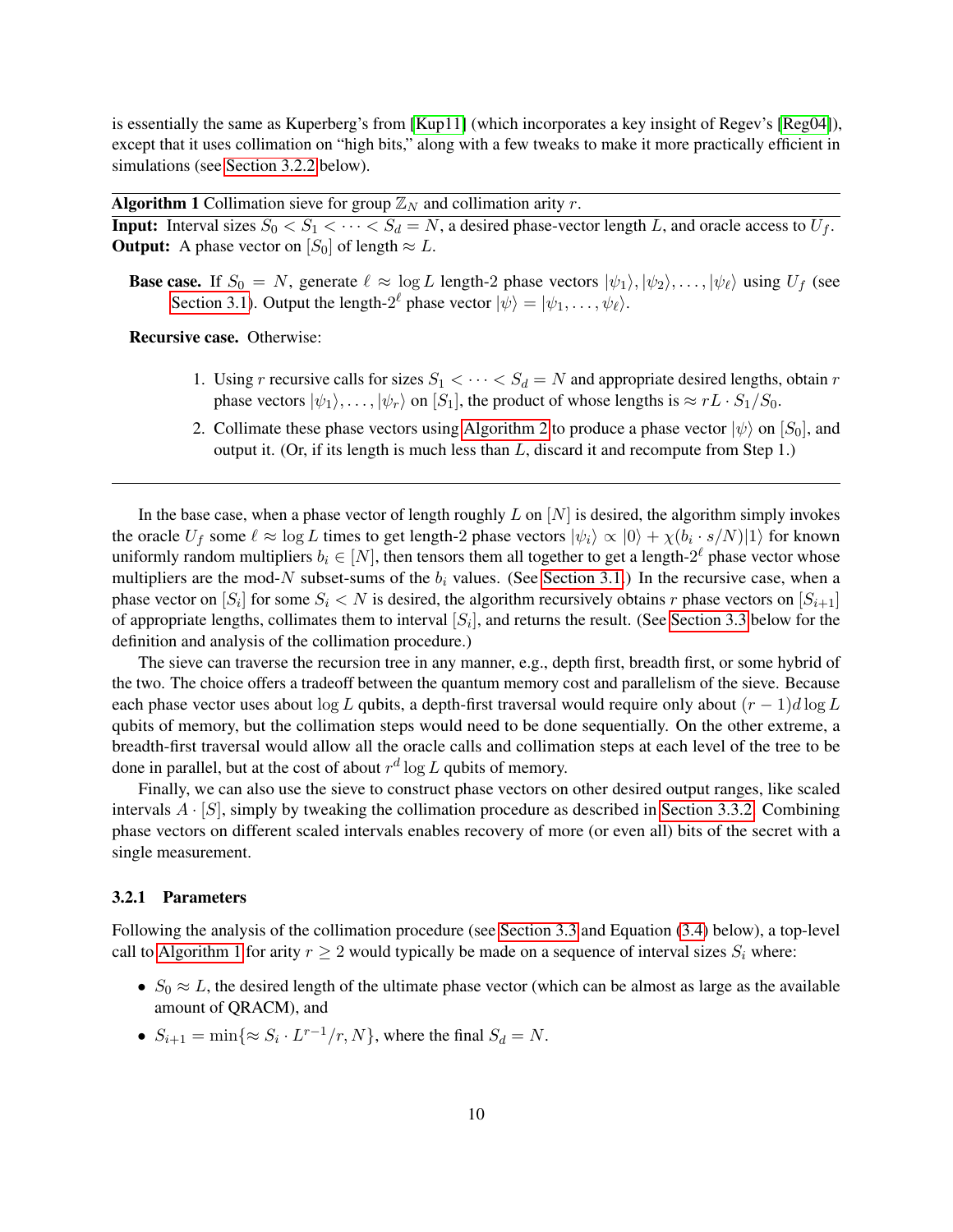The depth  $d$  of the recursion tree is therefore given by

<span id="page-10-2"></span>
$$
S_0(L^{r-1}/r)^d \ge N \Longrightarrow d = \left\lceil \frac{\log(N/S_0)}{\log(L^{r-1}/r)} \right\rceil \approx \frac{\log_L(N/S_0)}{r-1}.
$$
 (3.2)

#### <span id="page-10-0"></span>3.2.2 Practical Improvements

As detailed below in [Section 3.3,](#page-11-0) the length of a phase vector output by collimation is unpredictable, and may be rather longer or shorter than expected. Because the lengths directly affect the required amount of QRACM and other resources required by the rest of the sieve, we would like to keep them under control as much as possible. We do so with two techniques:

- 1. *being adaptive* about the requested vector lengths in the recursive calls, and
- 2. *discarding* phase vectors that are unusually short, and recomputing from scratch.

Adaptivity means the following. Recall that to create a phase vector on [S] of length  $\approx L$ , the algorithm recursively creates r phase vectors on [S'] for some given  $S' \gg S$ , the product of whose lengths we want to be  $\approx L' = L \cdot (S'/S)$ . So, on the first recursive call we request a vector of length  $(L')^{1/r}$ , and obtain a vector of some length  $\tilde{L}$ . Following that we want the product of the remaining  $r-1$  vector lengths to be  $\approx L'/\tilde{L}$ , so we request a vector of length  $(L'/L)^{1/(r-1)}$ , and so on. This immediately compensates for shorter-than-expected vectors, which helps to avoid cascading short vectors higher in the recursion tree and a useless final output. And in the fortunate event that we get a longer-than-expected vector, requesting correspondingly shorter vectors speeds up the remaining computation. In case there is a hard cap on the available amount of QRACM, it is also trivial to shorten a longer-than-expected vector via a partial measurement, which also beneficially shrinks the interval in which the phase multipliers lie.

Vectors that are *much* shorter than expected present a more significant problem, however. Compensating for them requires corresponding longer and/or more phase vectors for collimation, which require correspondingly more QRACM and computation. Moreover, getting another short vector in that part of the computation subtree further increases the required resources. Therefore, whenever a call to [Algorithm 1](#page-9-0) produces a candidate output vector that is shorter than the requested length by some fixed threshold factor, it simply discards it and computes a fresh one from scratch.<sup>[6](#page-10-1)</sup>

Empirically, for arity  $r = 2$  threshold factors of 0.25 or 0.4 seem to work well, causing a discard in only about 2% or 4.5% of calls (respectively), and keeping the maximum vector length across the entire sieve to within a factor of about  $2^4-2^5$  or  $2^{2.5}$  (respectively) of the desired length L; moreover, that factor tends to decrease somewhat as L grows. (See [Figure 2](#page-21-0) for details.) This modification was very important for the feasibility of our simulations: without the discard rule, the maximum vector length tended to be several hundreds or even thousands of times larger than L, yet the ultimate phase vector was often still much shorter than desired.

#### <span id="page-10-3"></span>3.2.3 Oracle Query Complexity

Here we give a model for the number of queries to the oracle  $U_f$  made by the sieve. For the interval sizes  $S_i$ given above in [Section 3.2.1,](#page-9-1) the recursion depth is given in Equation [\(3.2\)](#page-10-2) as

$$
d = \left\lceil \frac{\log(N/S_0)}{\log(L^{r-1}/r)} \right\rceil.
$$

<span id="page-10-1"></span><sup>&</sup>lt;sup>6</sup>This is roughly analogous to what is done in Kuperberg's original sieve [\[Kup03\]](#page-24-4), where combining two qubits has a 50% chance of producing a "useless" output that is then discarded.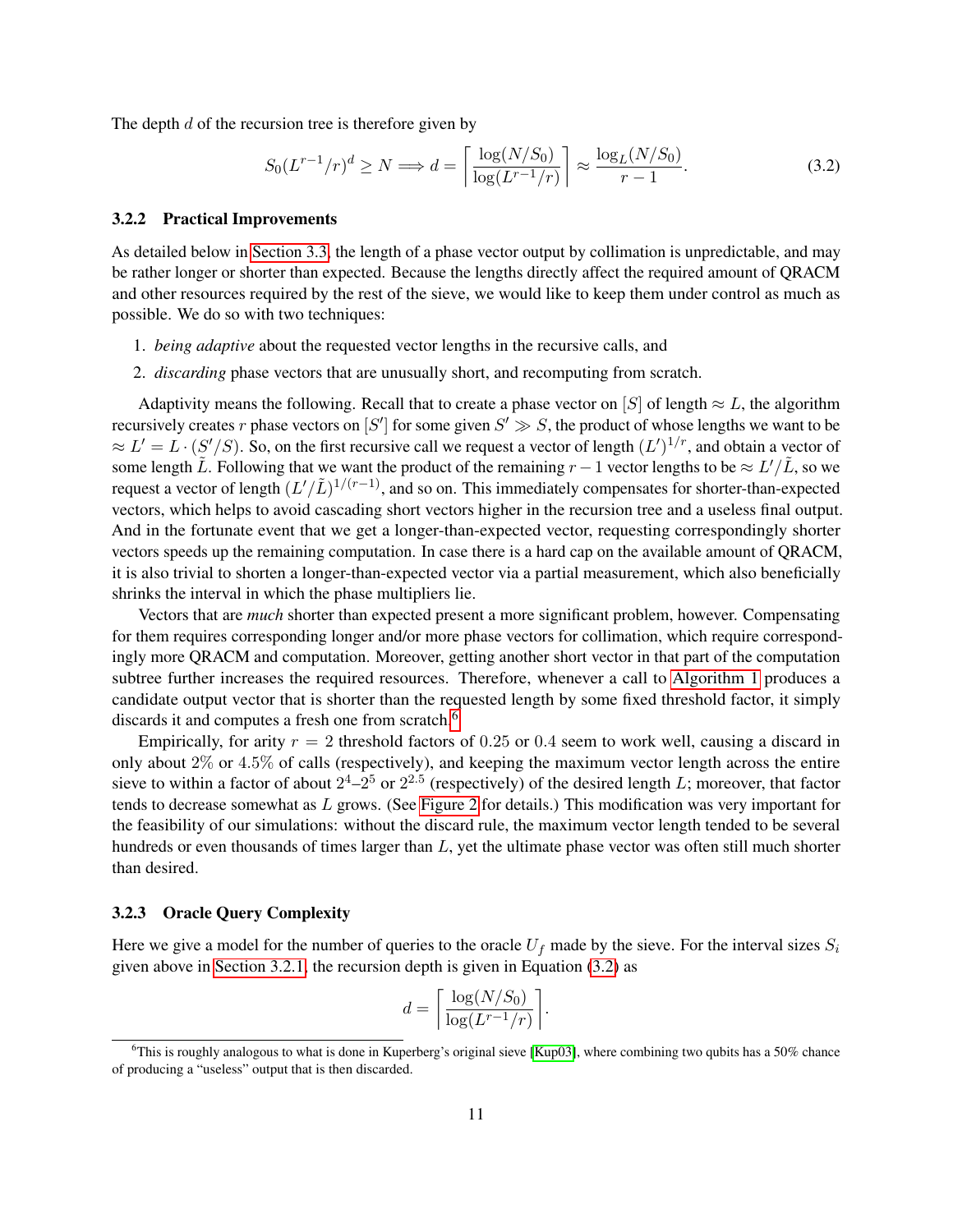At the base case (leaf level) of the recursion tree, where  $S_d = N$ , we typically need to make a phase vector of length about

$$
L' = (rLS_d/S_{d-1})^{1/r} = (rLN/S_{d-1})^{1/r}.
$$

We construct such a vector by making  $\lfloor \log L' \rfloor$  oracle queries and tensoring the results.

Supposing that a random  $\delta$  fraction of recursive calls to [Algorithm 1](#page-9-0) result in a discard (due to insufficient length), the arity of the recursion tree is effectively  $r/(1 - \delta)$ . Therefore, our model for the total number of oracle queries is

<span id="page-11-5"></span>
$$
Q = (r/(1-\delta))^d \cdot \log L'. \tag{3.3}
$$

For arity  $r = 2$  our experiments turn out to conform very closely to this model, especially for moderate and larger values of L. (For  $r = 2$  it is slightly more accurate to replace r with  $2r/3$  in the above expressions, but this has a negligible effect on the predictions.) See [Section 5](#page-19-0) for details.

### <span id="page-11-0"></span>3.3 Collimating Phase Vectors

The heart of the collimation sieve is the collimation procedure, which combines phase vectors to create a new one on a desired smaller interval. [Algorithm 2](#page-11-1) is our variant of Kuperberg's collimation procedure; the only significant difference is that it collimates according to "high bits" (or "middle bits"; see [Section 3.3.2\)](#page-12-0) rather than "low bits," which allows us to deal with arbitrary group orders N. More precisely, it collimates phase vectors according to the quotients (ignoring remainder) of their multipliers with the desired interval size S, yielding a new phase vector on  $[S]$ .

Algorithm 2 Collimation procedure for arity  $r$ .

<span id="page-11-1"></span>**Input:** Phase vectors  $|\psi_1\rangle, |\psi_2\rangle, \dots, |\psi_r\rangle$  of respective lengths  $L_1, \dots, L_r$ , and a desired interval size S. **Output:** A phase vector  $|\psi\rangle$  on [S].

- 1. Form the phase vector  $|\psi'\rangle = |\psi_1,\ldots,\psi_r\rangle$  having index set  $[L_1] \times \cdots \times [L_r]$  and phase multiplier function  $\overline{b'}(\overline{j}) = \sum_{i=1}^r b_i(j_i)$ .
- <span id="page-11-2"></span>2. Measure  $|\psi'\rangle$  according to the value of  $q = \lfloor b'(\vec{j})/S \rfloor$  to obtain  $P_q|\psi'\rangle$  for a certain subunitary  $P_q$ .
- <span id="page-11-3"></span>3. Find the set J of tuples  $\vec{j}$  that satisfy the above. Let  $L = |J|$  and choose a bijection  $\pi : J \to [L]$ .
- <span id="page-11-4"></span>4. Output phase vector  $|\psi\rangle = U_{\pi} P_q |\psi'\rangle$  with index set [L] and multiplier function  $b(j) = b'(\pi^{-1}(j))$ .

In more detail, given phase vectors  $|\psi_i\rangle$  having lengths  $L_i$  and multiplier functions  $b_i: [L_i] \to \mathbb{Z}$ , the algorithm constructs a combined phase vector  $|\psi'\rangle$  having multiplier function  $b'(\vec{j}) = \sum_{i=1}^r b_i(j_i)$ , as shown in Equation [\(3.1\)](#page-8-2) above. It then measures the quotient  $q = |b'(\vec{j})/S|$ , so that the "surviving" indices  $\vec{j}$  are exactly those for which  $b'(\vec{j}) \in qS + [S]$ . The common additive qS term corresponds to a global phase that has no effect, so the surviving phase multipliers can be seen to lie in  $[S]$ . Let J be the set of surviving indices  $\vec{j}$  and suppose that  $|J| = L$ . Just as described in [\[Kup11\]](#page-24-8), the algorithm (classically) constructs a bijection  $\pi: J \to [L]$  and its inverse, then applies a corresponding unitary permutation operator  $U_{\pi}$  to the post-measurement state, finally yielding a true length-L phase vector on  $[S]$ .

We briefly summarize the main computational costs; see [Section 3.3.3](#page-12-2) for a detailed analysis in the case  $r = 2$  $r = 2$ . Step 2 does a QRACM lookup for each  $i = 1, \ldots, r$  to obtain  $b_i(j_i)$ , then quantumly adds the results and divides by S. Step [3](#page-11-3) classically performs an r-way merge on the sorted lists of phase multipliers, and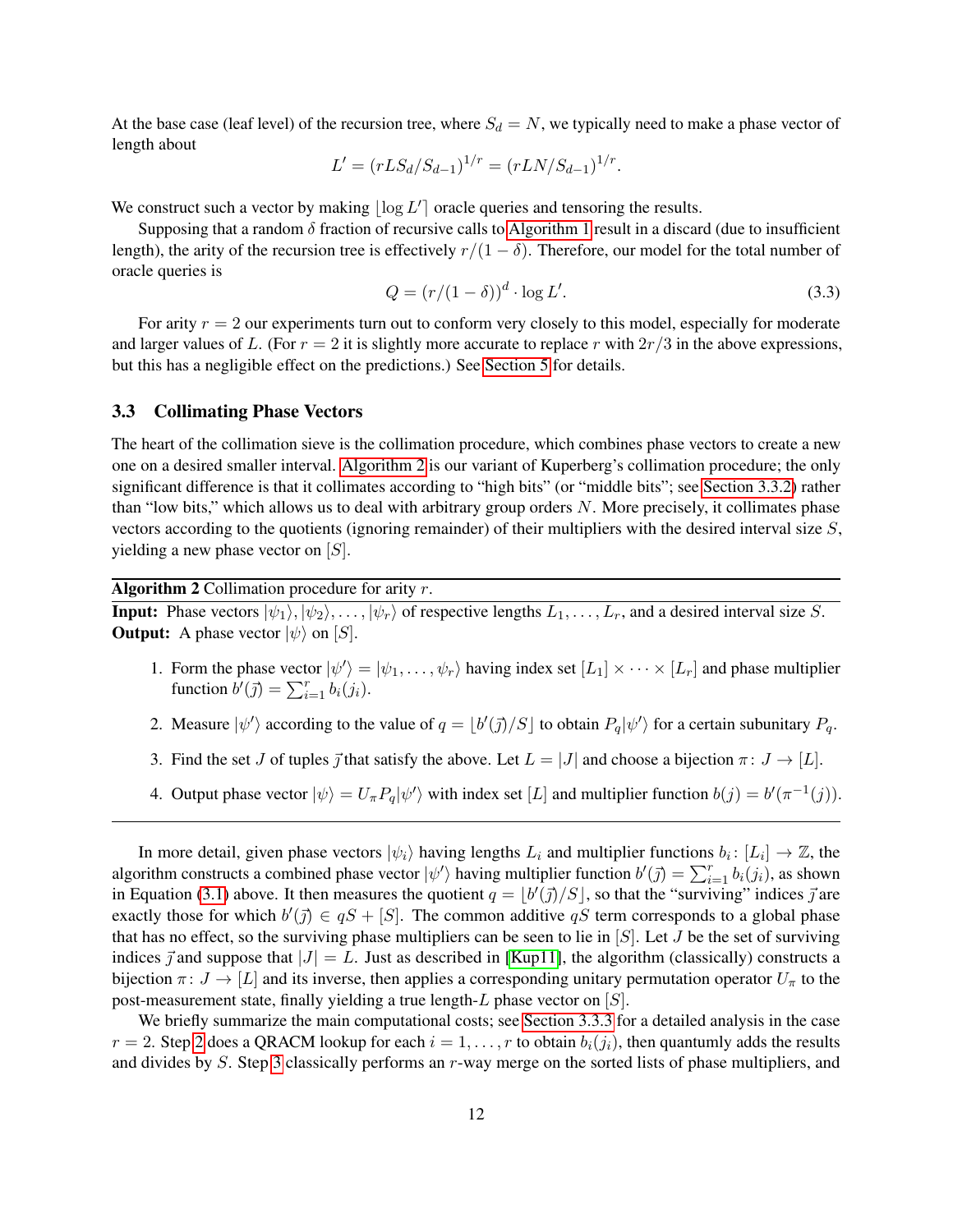prepares associated lists for the next step. Finally, Step [4](#page-11-4) computes  $\pi(\vec{j})$  by performing QRACM lookups on the entries of  $\vec{j}$ , and uncomputes  $\vec{j}$  and all the scratch work via one or more additional lookups.

#### 3.3.1 Length Analysis

Collimation is guaranteed to output a phase vector on  $[S]$ , but the length of the output is a random variable affected by the phase multipliers of the input vectors and the quantum measurement.

Let r be small, with  $r = 2$  being the main case of interest. Suppose that the input vectors  $|\psi_i\rangle$  have roughly uniformly distributed multipliers on  $[S']$  for some  $S' \gg S$ , and let  $L' = \prod_i L_i$  be the product of their lengths. Then the L' phase multipliers  $b'(\vec{j})$  are also very well distributed on  $[rS']$ , so we expect  $L \approx L' \cdot S/(rS')$  indices to "survive" collimation.<sup>[7](#page-12-3)</sup> Moreover, the surviving multipliers are well distributed on [S], because it is a very narrow subinterval of  $[rS']$ .

Because we will want all the input and output vectors to have roughly the same lengths  $L$ , we can therefore take  $rS'L \approx SL'$  where  $L' = L^r$ , i.e.,

<span id="page-12-1"></span>
$$
S' \approx S \cdot L^{r-1}/r. \tag{3.4}
$$

In other words, with one level of collimation we can narrow the size of the interval in which the multipliers lie by roughly an  $L^{r-1}/r$  factor, while expecting to roughly preserve the vector lengths.

#### <span id="page-12-0"></span>3.3.2 Scaled Intervals

Collimation naturally generalizes to produce phase vectors on other sets, such as scaled intervals  $A \cdot [S] =$  $\{0, A, 2A, \ldots, (S-1)A\}$  for positive integers A. (We use such sets in [Section 3.4.3](#page-15-0) below.) Specifically, if we are given r phase vectors on  $A \cdot [S']$ , we can get a phase vector on certain scalings of  $[S]$  as follows:

- 1. We can collimate according to  $q = |b'(\vec{j})/(AS)|$ , thereby creating a phase vector on  $A \cdot [S]$  (ignoring the global-phase term  $qAS$ ), because all the  $b'(\vec{j})$  are divisible by A.
- 2. Alternatively, we can collimate according to  $c = b'(\vec{j}) \bmod (AB)$  for  $B = \lceil rS'/S \rceil$ , thereby creating a phase vector on  $AB \cdot [S]$  (ignoring the global-phase term c), because all the  $b'(\vec{j})$  are in  $A \cdot [rS']$ .
- 3. Finally, we can interpolate between the above two techniques, collimating according to both  $q =$  $|b'(\vec{j})/(ABS)|$  and  $c = b'(\vec{j}) \mod (AB)$  for an arbitrary positive integer  $B \leq \lceil rS'/S \rceil$ , thereby creating a phase vector on  $AB \cdot [S]$ .

By appropriately composing these kinds of collimations, we can obtain any needed scaling factor. For all these options, adapting the above analyses yields the same ultimate conclusions, that collimation can decrease the range size by roughly an  $L^{r-1}/r$  factor while keeping the input and output vector lengths roughly equal.

#### <span id="page-12-2"></span>3.3.3 Complexity of Binary Collimation

We conclude our treatment of collimation by analyzing its complexity for the main arity  $r = 2$  of interest, focusing especially on precise QRACM bounds. We adapt and refine Kuperberg's analysis [\[Kup11,](#page-24-8) Proposition 4.2] of his "low bits" collimation procedure. Letting  $L_{\text{max}}$  denote the maximum of the lengths of the input and output phase vectors, Kuperberg proved that low-bits collimation can be done with:

<span id="page-12-3"></span><sup>&</sup>lt;sup>7</sup>Note that the multipliers  $b'(\vec{j}) \in [rS']$  are not quite uniformly distributed, because they are biased toward their expectation  $rS'/2$ , and extreme values are less likely. For  $r=2$ , an easy calculation shows that due to this bias,  $\mathbb{E}[L]$  is very close to  $\frac{2}{3}L' \cdot S/S'.$ This means that the output of the collimation step is slightly better than the above analysis indicates.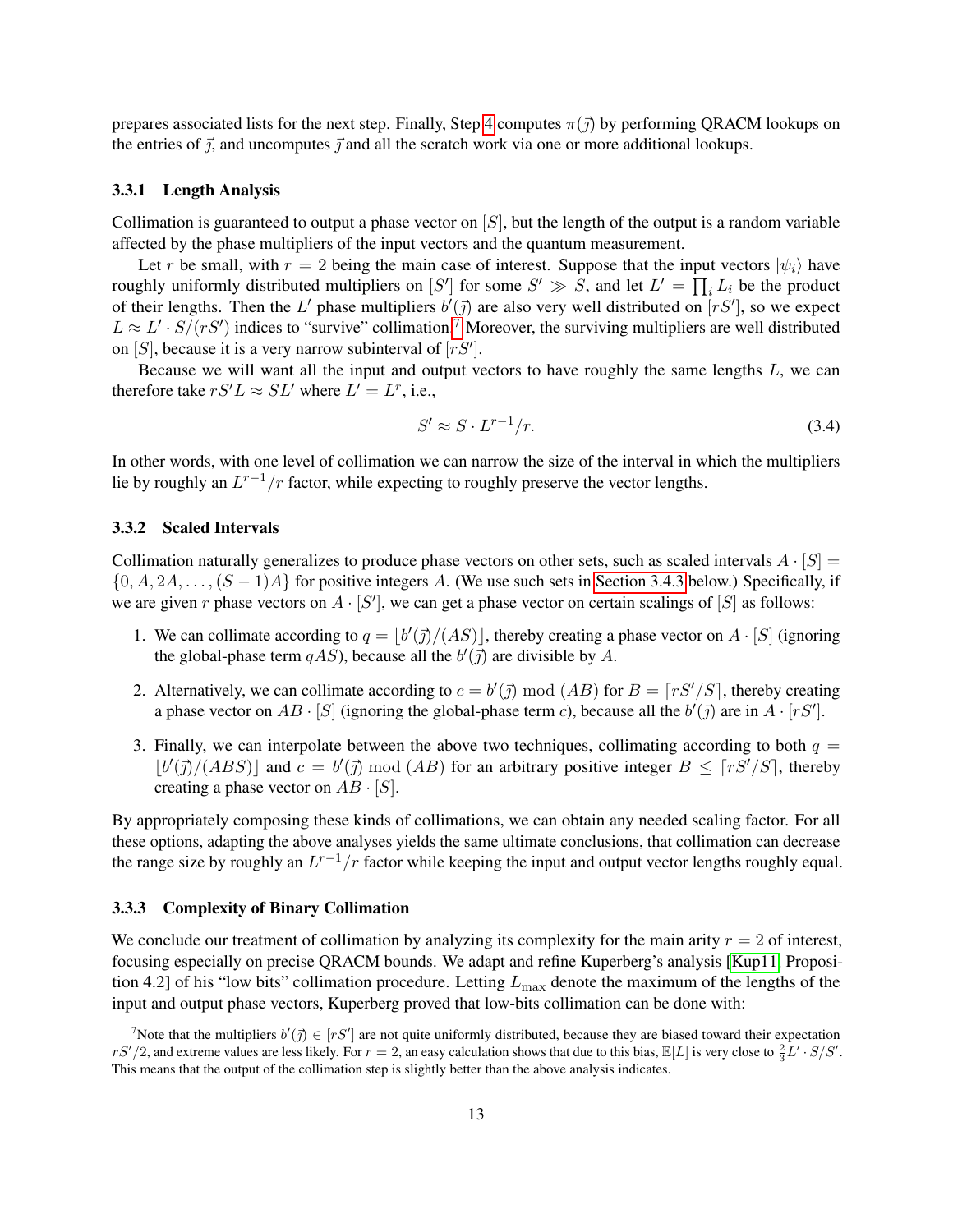- $\tilde{O}(L_{\text{max}})$  classical time, where  $\tilde{O}$  hides logarithmic factors in both  $L_{\text{max}}$  and N,
- $O(L_{\text{max}} \log N)$  classical space,
- $O(1)$  lookups into  $O(L_{\text{max}} \cdot \log \max\{S'/S, L_{\text{max}}\})$  bits of QRACM, and
- poly(log  $L_{\text{max}}$ ) quantum time and  $O(\log L_{\text{max}})$  quantum space.

The same holds for our high-bits collimation, with one subtlety concerning the amount of QRACM. Naïvely, measuring  $q = |b(\vec{\jmath})/S|$  requires storing the entire  $b_i$  vectors in QRACM, which requires up to  $O(L_{\text{max}} \log S') = O(L_{\text{max}} \log N)$  bits. This is in contrast to Kuperberg's method, which requires only  $O(L_{\text{max}} \log(S'/S))$  bits, namely, the least-significant bits of the multipliers. We can obtain the latter bound by storing in QRACM only sufficiently many of the "most significant bits" of the  $b_i(j_i)$ , namely,  $\hat{b}_i(j_i) = \lfloor b_i(j_i)/K \rfloor$  for some K moderately smaller than S. We then measure  $q = \lfloor K \cdot \hat{b}(\vec{\jmath})/S \rfloor$ , from which it follows that

$$
\hat{b}(\vec{j}) \in qS/K + [0, S/K] \Longrightarrow b(\vec{j}) \in qS + [0, S + rK].
$$

By taking  $K = (S/S')^{\alpha} \cdot S$  for some small positive  $\alpha$  like  $\alpha = 1$  or  $\alpha = 1/2$ , each entry of  $\hat{b}_i(j_i)$  takes at most (the ceiling of)  $\log(S'/K) \leq (1+\alpha)\log(S'/S)$  bits. By Equation [\(3.4\)](#page-12-1), the range size for the collimated output vector is  $S + rK \approx S(1 + r^{1+\alpha}/L^{\alpha})$ , which is insignificantly larger than S for the  $L \ge 2^{16}$ of interest.

Concrete constants for QRACM. A close inspection of [\[Kup11,](#page-24-8) Section 4.3] shows that the constant factor in the QRACM bound, and the associated  $O(1)$  number of QRACM lookups, are small. The entire algorithm can be run with 9 lookups and as little as

<span id="page-13-0"></span>
$$
R = L_{\text{max}} \cdot \left[ \max\{ (1 + \alpha) \log(S'/S), \log L_{\text{max}} \} \right] \tag{3.5}
$$

bits of reusable QRACM, or with as few as 4 lookups and  $L_{\text{max}} \cdot (2(1+\alpha) \log(S'/S) + 3 \log L_{\text{max}})$  bits, or with various intermediate combinations. (For our purposes, minimizing QRACM seems preferable because lookups are much cheaper than CSIDH evaluation.) This can be done as follows:

- 1. First, in new registers we look up each  $\hat{b}_i(j_i)$  for  $i = 1, 2$ . As described above, arrays representing the functions  $\hat{b}_i$  can be stored in QRACM with  $[(1 + \alpha) \log(S'/S)]$  bits per entry. (In all steps, the QRACM can be reused from one lookup to another.)
- 2. Following the measurement, in new registers we compute  $j = \pi(j_1, j_2) \in [L]$  and a scratch value  $j_2'$ . An array representing the permutation  $\pi: J \to [L]$  can be stored as a table mapping each  $j_1$  to the smallest value  $j_2'$  such that  $(j_1, j_2') \in J$ , and the corresponding value of  $\pi(j_1, j_2')$ ; each value takes  $\lceil \log L_{\text{max}} \rceil$  bits per entry. We look up, either sequentially or both at once, the appropriate values of  $j'_2$ ,  $\pi(j_1, j'_2)$  and then (reversibly) add  $j_2 - j'_2$  to the latter quantity to get  $j = \pi(j_1, j_2)$ .
- 3. Lastly, we uncompute the five values  $j'_2$  and  $j_i$ ,  $\hat{b}_i(j_i)$  for  $i = 1, 2$ , leaving behind just j. One or more arrays (each requiring a lookup) mapping each j (or alternatively,  $j_1$  or  $j_2$ ) to one or more of these values can be stored in the natural way. We do the appropriate lookup(s) to uncompute all the values.

Finally, we remark that for the  $L_{\text{max}}$  of interest in this work, the poly(log  $L_{\text{max}}$ ) quantum time (which consists of just a few additions and subtractions, and one division) and  $O(\log L_{\text{max}})$  quantum space needed for collimation are insignificant compared to the estimated complexity of the quantum oracle  $U_f$  for CSIDH parameters of interest [\[BLMP19\]](#page-23-8).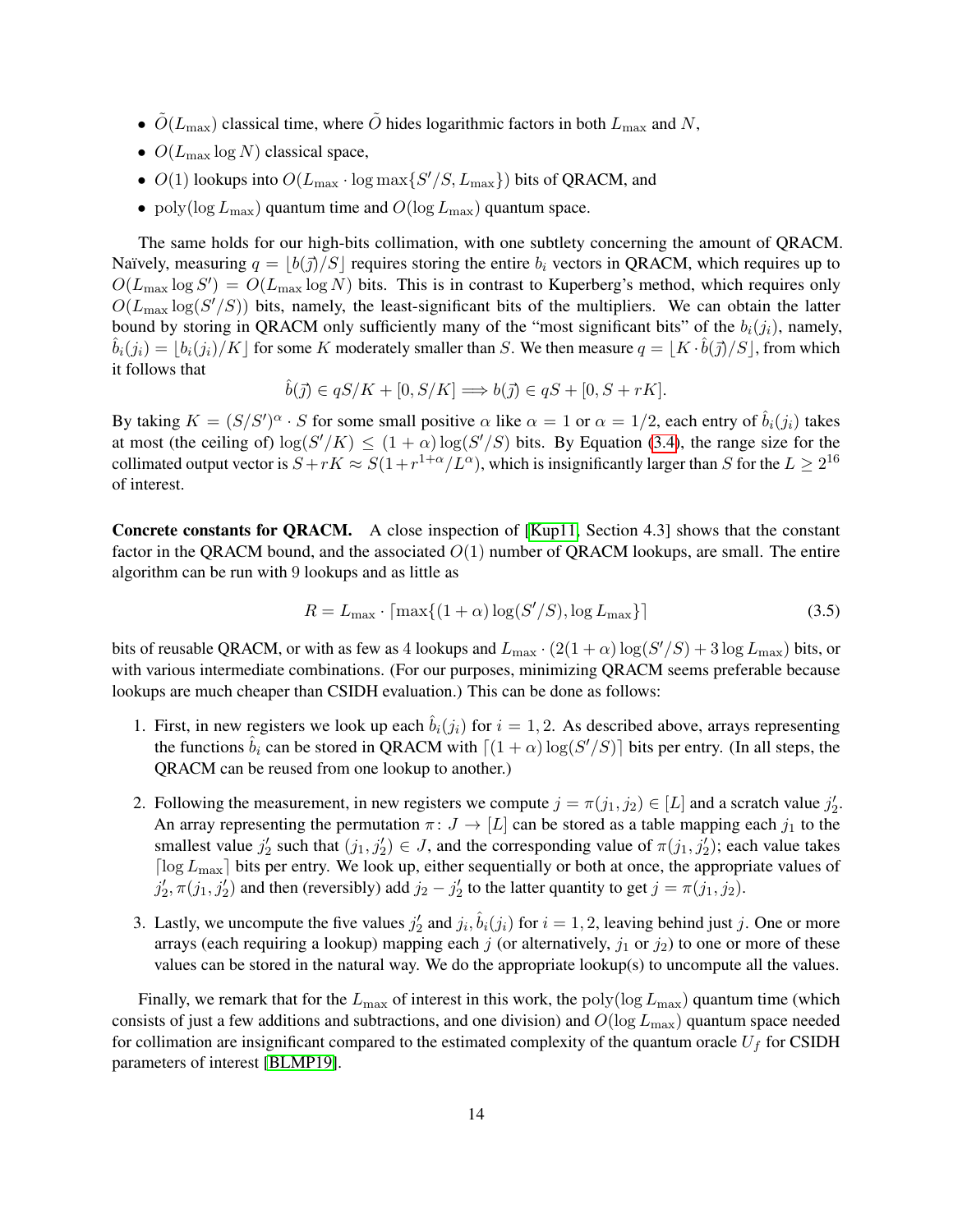### <span id="page-14-0"></span>3.4 Post-Processing

We now describe how phase vectors output by the collimation sieve can be used to recover information about the secret.

#### <span id="page-14-3"></span>3.4.1 Regularization

A top-level call to [Algorithm 1](#page-9-0) outputs a phase vector  $|\psi\rangle$  on  $|S| = |S_0|$  of length  $\tilde{L} \approx L$ , which we want to be somewhat larger than S. Heuristically, for each  $t \in [S]$  we expect about  $\hat{L}/S$  phase multipliers  $b(j)$  to equal t; however, there is some variation in the number of each multiplier. Ideally, we would like a *regular* state, i.e., one which has exactly the same number of multipliers for each  $t \in [S]$ .

We can obtain one by generalizing [\[Kup11\]](#page-24-8): select a maximal subset  $X \subseteq [L]$  for which  $b(X)$  has an equal number of every  $t \in [S]$ . Then measure whether  $|\psi\rangle$  is in  $\mathbb{C}[X]$  (i.e., the Hilbert space with basis  $|i\rangle$ ) for  $j \in X$ ), which holds with probability  $|X|/L$ . If not, discard it and run the sieve again. If so, the measured form of  $|\psi\rangle$  is regular, so it has a factor of the form

$$
S^{-1/2} \sum_{j \in [S]} \chi(j \cdot s/N) |j\rangle \,,
$$

which we can extract by reindexing. (This requires almost no work, because the multipliers are sorted.) Observe that the above state essentially corresponds to the dimension-S inverse quantum Fourier transform of a point function at  $sS/N$ ; see [Section 3.4.4](#page-15-1) for details.

The probability of obtaining a regular phase vector is  $|X|/\tilde{L} = mS/\tilde{L}$ , where m is the frequency of the least-frequent phase multiplier  $t \in [S]$ . In our experiments, a length  $\tilde{L} \approx 64S$  typically led to success probabilities in the 40–80% range, and a length  $\bar{L} \approx 128S$  usually led to an 80% or larger success probability.

#### <span id="page-14-2"></span>3.4.2 Punctured Regularization

The above procedure is somewhat wasteful, because it loses a factor of  $\tilde{L}/S \approx 2^7$  in the number of basis states  $|j\rangle$  in the fortunate case (and loses all of them in the unfortunate case). Alternatively, we can use the following method for generating a "punctured" (regular) phase vector, which works for  $S$  as large as  $\overline{L}$  (or even a bit more), and which produces a state that is almost as good as a regular one on [S]. Empirically, this lets us extract almost log S bits of the secret.

Again suppose that the sieve produces a phase vector  $|\psi\rangle$  on [S] of length  $\tilde{L}$ . We make a pass over  $j \in [\tilde{L}]$ , forming a set X of one index j for each distinct value of  $b(j)$ , and ignoring duplicates. (This is trivial to do, because the multipliers are sorted.) We then measure whether  $|\psi\rangle$  is in  $\mathbb{C}[X]$ , which holds with probability  $|X|/\tilde{L}$ . If not, we try again with a new choice of X on the leftover phase vector, as long as it remains long enough. If so, the restriction  $b: X \to [S]$  is injective, so by a change of variable and reindexing the basis from  $j \in X$  to  $b(j) \in [S]$ , we now have a state of the form

$$
|X|^{-1/2} \sum_{j \in X} \chi(b(j) \cdot s/N)|j\rangle \equiv |X|^{-1/2} \sum_{j \in b(X)} \chi(j \cdot s/N)|j\rangle.
$$
 (3.6)

This state is a length-|X| phase vector, except for the "punctured" index set  $b(X) \subseteq [S]$ . It is also almost as good as a regular phase vector on [S], in the following sense. Heuristically, each of the multipliers  $b(j)$  for  $j \in [\tilde{L}]$  is uniformly random, so the multipliers  $b(X) \subseteq [S]$  form a random subset of density

<span id="page-14-1"></span>
$$
1 - (1 - 1/S)^{\tilde{L}} \approx 1 - \exp(-\tilde{L}/S).
$$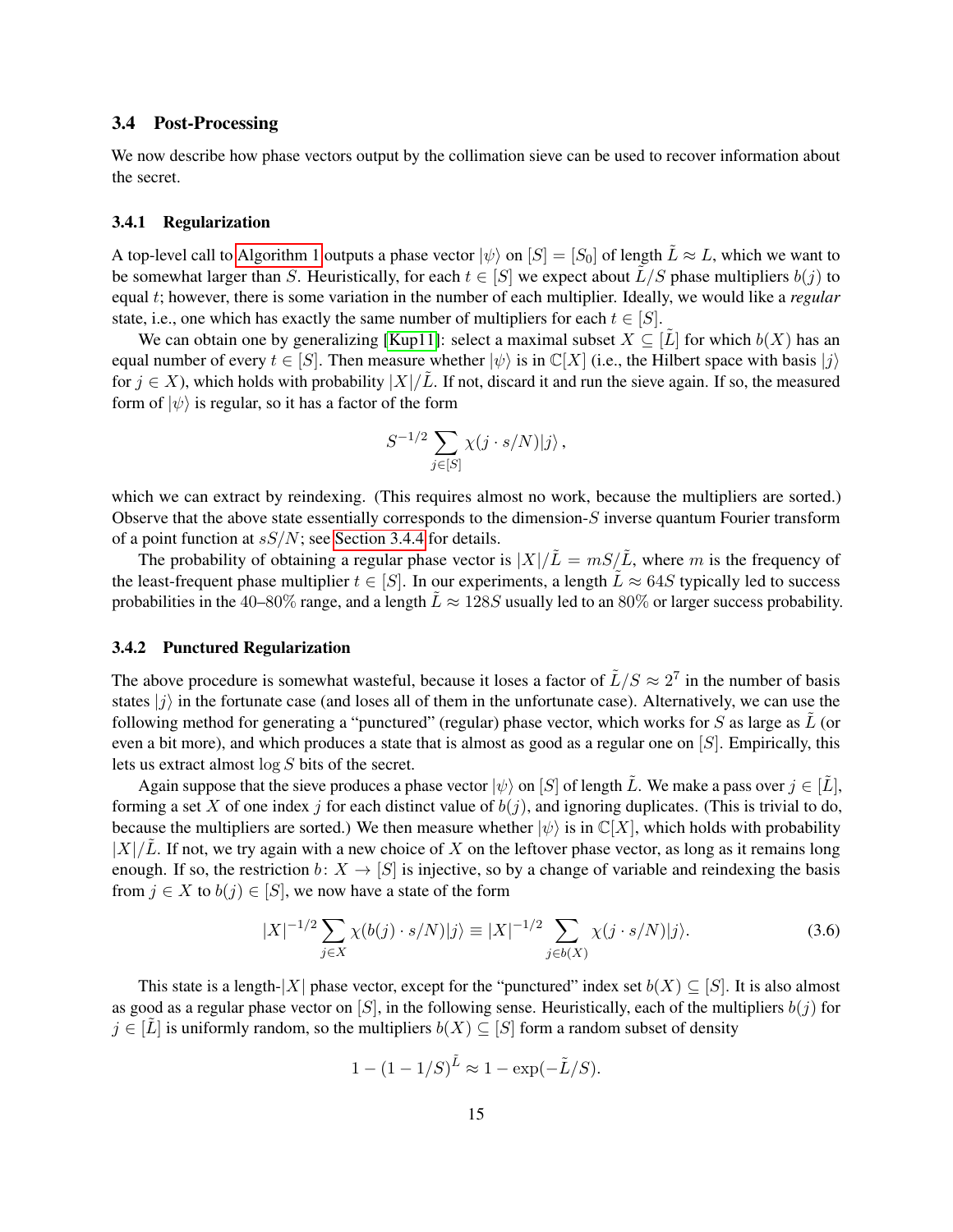(For example, this density is approximately 0.632, 0.864, and 0.981 for  $\tilde{L} = S$ , 2S, and 4S, respectively.) Therefore, the state in Equation [\(3.6\)](#page-14-1) corresponds to a kind of *densely subsampled* Fourier transform of a point function encoding the secret. Empirically, such states have enough information to let us extract about  $\log S - 2$  bits of the secret in expectation; see [Section 3.4.4](#page-15-1) for details.

#### <span id="page-15-0"></span>3.4.3 Combining (Punctured) Regular Phase Vectors

By combining k separately generated regular phase vectors for *scalings* of [S], we can create a regular phase vector on  $[T]$  for  $T = S^k$ , as shown below. In particular, for  $k > \log_S N$  we can create a regular phase vector for  $T > N$ , which is large enough to recover s exactly (with good probability). Note that it might not be necessary to recover *all* of s in this manner; given partial information on s (say, half of its bits) it might be more efficient to use other methods to recover the rest.

We separately create  $k$  regular phase vectors

<span id="page-15-2"></span>
$$
|\psi_i\rangle = S^{-1/2} \sum_{j \in [S]} \chi(S^ij \cdot s/N)|j\rangle
$$

on the scaled intervals  $S^i \cdot [S] = \{0, S^i, 2S^i, \dots, (S-1)S^i\}$ , for  $i = 0, 1, \dots, k-1$ . Then their tensor product  $|\psi\rangle = |\psi_0, \dots, \psi_{k-1}\rangle$  is

$$
|\psi\rangle = T^{-1/2} \sum_{j_0 \in [S]} \cdots \sum_{j_{k-1} \in [S]} \chi \Big( \sum_{i=0}^{k-1} j_i S^i \cdot s/N \Big) |j_0, \ldots, j_{k-1}\rangle = T^{-1/2} \sum_{j \in [T]} \chi(j \cdot s/N) |j\rangle,
$$

where we have re-indexed using  $j = \sum_{i=0}^{k-1} j_i S^i$ . Therefore,  $|\psi\rangle$  is a regular phase vector for [T], as desired.

The same technique works for punctured regular states, where the tensored state's index set is the Cartesian product of the original states' index sets. To prevent the density from decreasing, we can use a scaling factor slightly smaller than S, e.g.,  $\delta S$  where  $\delta$  is the density of the input states. Then the density of the resulting state is about  $(\delta S)^k/(\delta^{k-1}S^k) = \delta$ .

#### <span id="page-15-1"></span>3.4.4 Measurement

Now suppose we have a regular phase vector  $|\psi\rangle = T^{-1/2} \sum_{j \in [T]} \chi(j \cdot s/N) |j\rangle$  on [T]. Then its Tdimensional quantum Fourier transform is

$$
\text{QFT}_T|\psi\rangle = T^{-1} \sum_{w \in [T]} \sum_{j \in [T]} \chi\left(\frac{js}{N} - \frac{jw}{T}\right)|w\rangle = T^{-1} \sum_w \left(\sum_j \chi\left(j\left(\frac{s}{N} - \frac{w}{T}\right)\right)\right)|w\rangle. \tag{3.7}
$$

We compute this state and measure, obtaining some  $w$  that reveals information about  $s$ , as analyzed next.

If  $N|(sT)$ , then the amplitude associated with  $w = sT/N \in [T]$  is nonzero and the amplitudes associated with all the other  $w \in [T]$  are zero, so measuring the state yields w with certainty, from which we recover  $s = wN/T$ . Otherwise, fix some arbitrary  $w \in [T]$  and let  $\theta = s/N - w/T \notin \mathbb{Z}$ . By summing the finite geometric series (over j), we see that the amplitude associated with  $|w\rangle$  is

$$
T^{-1}\left|\frac{1-\chi(T\theta)}{1-\chi(\theta)}\right| = T^{-1}\left|\frac{\chi(T\theta/2)\cdot(\chi(-T\theta/2)-\chi(T\theta/2))}{\chi(\theta/2)\cdot(\chi(-\theta/2)-\chi(\theta/2))}\right| = T^{-1}\left|\frac{\sin(\pi T\theta)}{\sin(\pi \theta)}\right|.
$$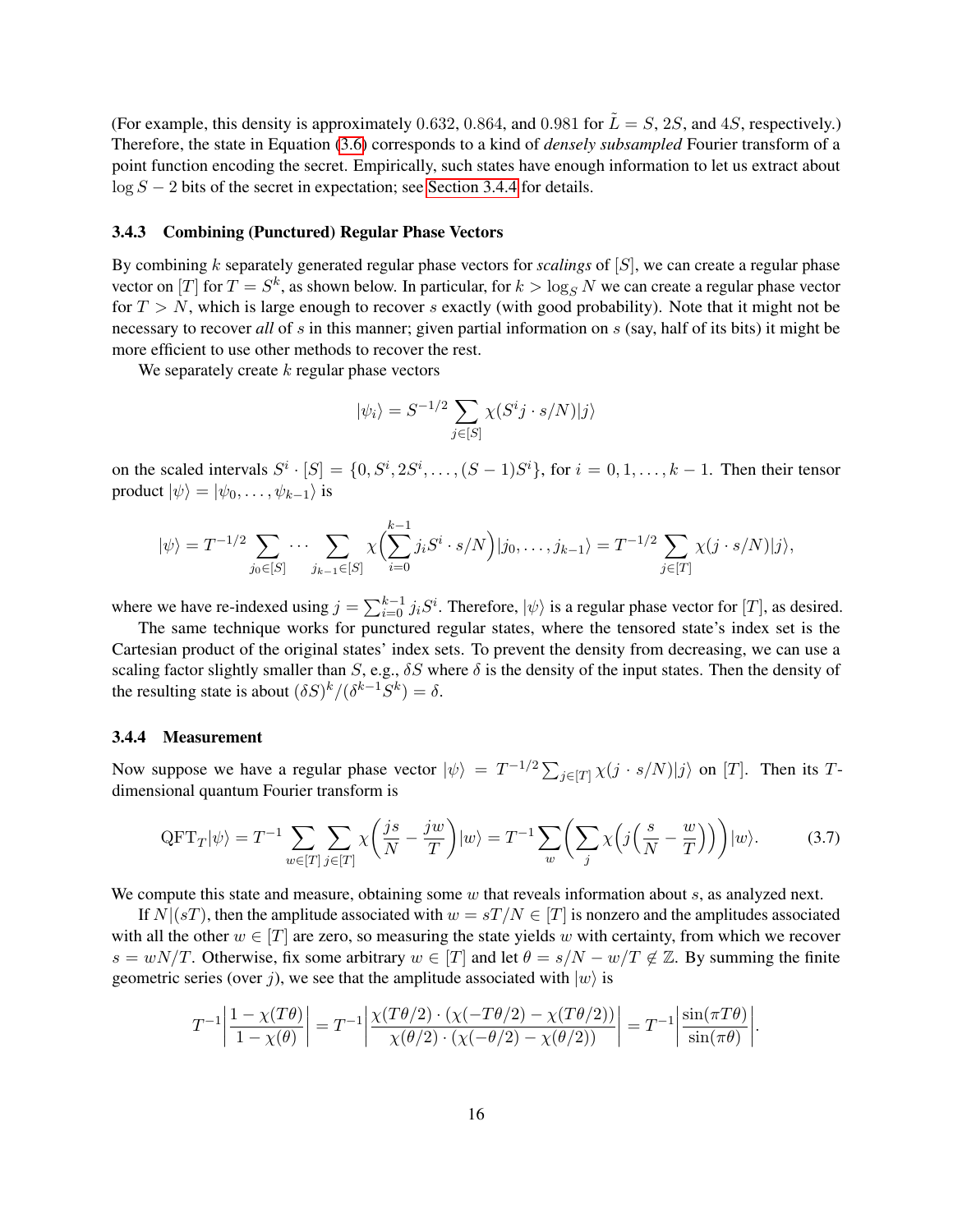For  $|\theta| \le 1/(2T)$  this value is at least  $(T \sin(\pi/(2T)))^{-1} \ge 2/\pi$ . So when measuring the state, we obtain a w such that  $|s/N - w/T| \le 1/(2T)$  with probability at least  $4/\pi^2 \ge 0.4$ . In such a case, we have

$$
s \in w \cdot \frac{N}{T} + \left[ -\frac{N}{2T}, \frac{N}{2T} \right],
$$

i.e., we know the  $\log T$  "most-significant bits" of s. In particular, if  $T > N$  then this defines s uniquely.

Measuring punctured phase vectors. Now suppose instead that we have a *punctured* regular phase vector  $|\psi\rangle = |Y|^{-1/2} \sum_{j \in Y} \chi(j \cdot s/N)|j\rangle$  on [T], for a heuristically random index set  $Y \subseteq [T]$  of significant density. Its QFT is exactly as in Equation [\(3.7\)](#page-15-2), but with normalizing factor  $(YT)^{-1/2}$  instead of T, and with the index j running over Y instead of [T]. As above, when  $w/T$  is very close to  $s/N$ , the amplitudes  $\chi(j(s/N - w/T)) \in \mathbb{C}$  all point in roughly the same direction, and accumulate. Otherwise, the amplitudes heuristically point in random directions and mostly cancel out. Therefore, the final measurement is likely to output a w close to  $sT/N$ .

As pointed out by an anonymous reviewer, the above argument can be made rigorous using the *fidelity*  $|\langle \rho | \psi \rangle|$  between our punctured vector  $|\psi \rangle$  with index set  $|Y| = \delta |T|$  and a regular phase vector  $|\rho \rangle$  on  $|T|$ ,  $|\langle \rho | \psi \rangle|$  between our punctured vector  $|\psi\rangle$  with maex set  $|r| = o|I|$  and a regular phase vector  $|\rho\rangle$  on  $|I|$ , which by an easy calculation is seen to be  $\sqrt{\delta}$ . Because the QFT preserves fidelity, with probability outcome of the measurement is the same as measuring a regular vector.

For the values of  $S$  we used in our experiments, it is possible to efficiently compute the probability of obtaining any particular value of  $w$  when measuring (the QFT of) a particular punctured phase vector. Empirically, we usually observe a total probability (over the first several punctured vectors coming from the final sieve output) of about  $40\%$  or more in recovering the value of w closest to  $sT/N$ . This corresponds to extracting at least  $\log T - 2$  bits of the secret in expectation. See [Figure 3.](#page-22-0)

## <span id="page-16-0"></span>4 Quantum (In)security of CSIDH

In this section come to some conclusions about the quantum security levels for various CSIDH parameters proposed in [\[CLM](#page-23-4)+18], based on our model from [Section 3.2.3](#page-10-3) and our experiments' close adherence to it [\(Section 5\)](#page-19-0). See [Figure 1](#page-17-0) for several representative estimates.

## 4.1 Oracle Query Complexity for Key Recovery

Our main conclusion is that key recovery for CSIDH-512 can be accomplished with a binary collimaton sieve using, for example, about  $2^{19}$  oracle queries and about  $2^{32}$  bits of QRACM, or about  $2^{16}$  oracle queries and about  $2^{40}$  bits of QRACM (plus relatively small other resources); see [Figure 1.](#page-17-0) This significantly improves upon the prior estimate [\[BS18\]](#page-23-9) of about 2 <sup>32</sup>.<sup>5</sup> queries plus 2 <sup>31</sup> *quantum* bits of memory, for a version of Kuperberg's original sieve algorithm [\[Kup03\]](#page-24-4).

Similarly, [Figure 1](#page-17-0) shows that key recovery for CSIDH-1024 and -1792 (using the same or somewhat more QRACM as above) requires only  $2^b$  oracle queries, for values of b in the mid-20s and high-30s, respectively. For example, CSIDH-1024 can be broken using less than  $2^{24}$  queries and about  $2^{44}$  bits of QRACM.

According to our model, for arities  $r = 3$  and  $r = 4$  (and the same amounts of QRACM) the query complexities decrease modestly, by factors of about  $2^2-2^{3.5}$ . Note that these arities require much more classical computation, but still may be cryptanalytically feasible. We stress that all these query complexities are for recovering *almost all* the bits of the secret. At present it is unclear whether the number of queries can be reduced even further by breaking the scheme using only partial information about the secret.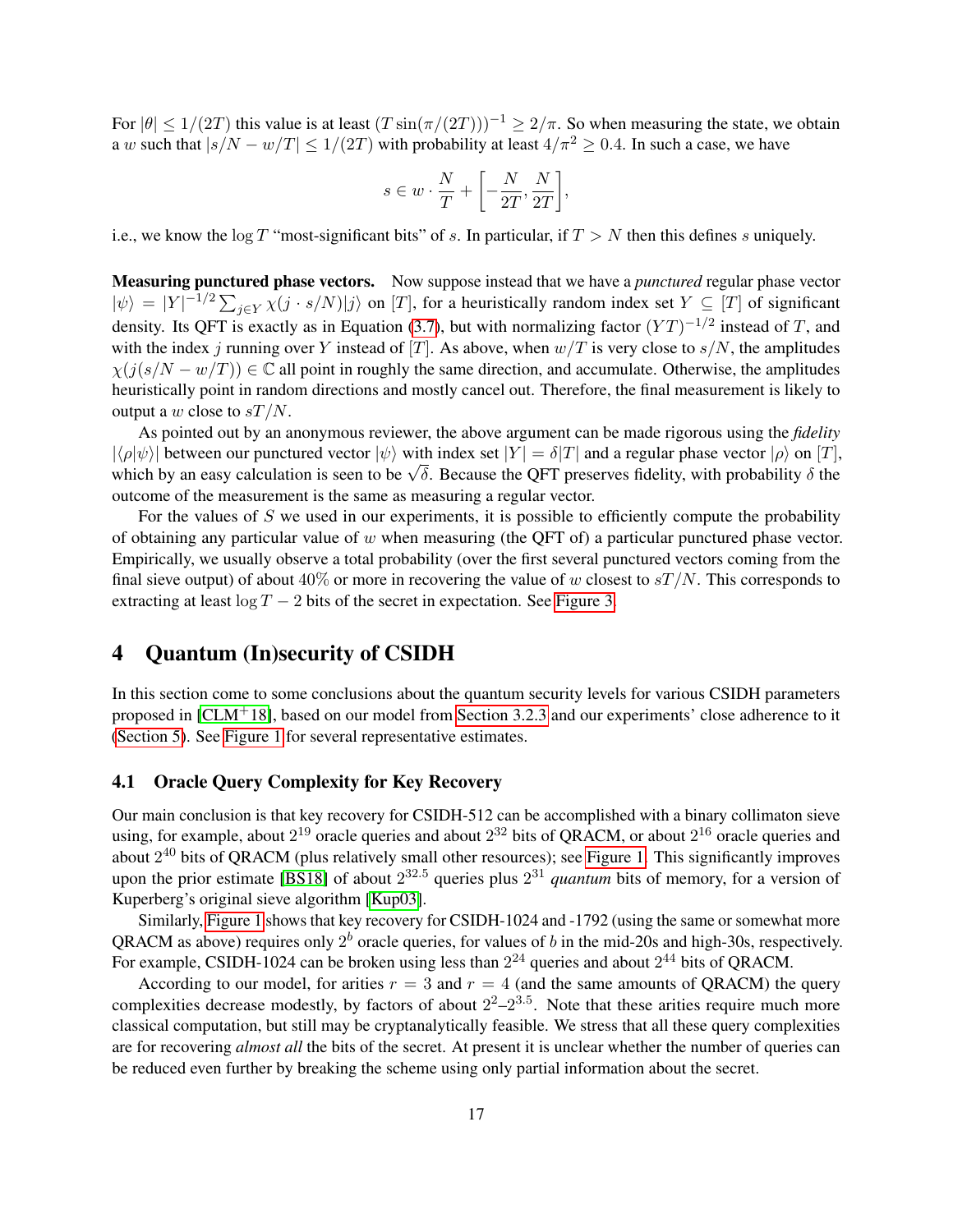<span id="page-17-0"></span>

| $\log p$ | $\log N$ | $\log L$ | $\log$ QRACM | depth | $\log \ddot{Q}_{\text{total}}$ | $\log T \leq$ |
|----------|----------|----------|--------------|-------|--------------------------------|---------------|
| 512      | 257.1    | 23.6     | 32           | 11    | 18.7                           | 63            |
|          |          | 27.4     | 36           | 9     | 17.0                           | 61            |
|          |          | 31.3     | 40           | 8     | 15.7                           | 60            |
|          |          | 35.1     | 44           | 7     | 14.9                           | 59            |
|          |          | 39.0     | 48           | 6     | 14.1                           | 58            |
| 1024     | 512      | 27.4     | 36           | 19    | 27.9                           | 76            |
|          |          | 31.3     | 40           | 16    | 25.5                           | 74            |
|          |          | 35.1     | 44           | 14    | 23.5                           | 72            |
|          |          | 39.0     | 48           | 13    | 22.1                           | 70            |
|          |          | 42.9     | 52           | 12    | 20.8                           | 69            |
| 1792     | 896      | 31.3     | 40           | 29    | 39.2                           | 90            |
|          |          | 35.1     | 44           | 25    | 35.8                           | 87            |
|          |          | 39.0     | 48           | 23    | 33.2                           | 84            |
|          |          | 42.9     | 52           | 21    | 30.9                           | 82            |
|          |          | 46.7     | 56           | 19    | 29.2                           | 80            |

Figure 1: Example complexity estimates for secret-key recovery against CSIDH-log  $p$  using the collimation sieve with arity  $r = 2$ , for various bit lengths (rounded to the nearest integer) of the CSIDH parameter p. Each missing entry is equal to the one above it. Here  $N$  is the estimated (or known, in the case of CSIDH-512) group order;  $L = S$  are respectively the desired length and range size of the sieve's final phase vector; "QRACM" is the number of bits of quantumly accessible classical memory, which is given by Equation [\(3.5\)](#page-13-0) with  $\alpha = 1/2$  for  $\tilde{L}_{\text{max}} = 8L$  indexable cells; "depth" is the depth of the sieve's recursion tree;  $\tilde{Q}_{\text{total}}$  is the total number of queries to the quantum oracle to recover all but 56 bits of the secret;  $T$  is the total T-gate complexity of the attack, assuming the complexity of implementing the oracle is not much more than for evaluating on the "best conceivable" distribution.

The estimates in [Figure 1](#page-17-0) are based on the following:

- We take  $S = L$  and use punctured regularity to obtain several bits of the secret (see [Section 3.4.2\)](#page-14-2). We assume that each run of the sieve reveals an expected  $\log S - 2$  bits of the secret, which is consistent with our experiments.
- We quantify the total number  $\tilde{Q}_{total}$  of oracle queries needed to recover all but 56 bits of the secret; the remainder can be obtained by classical brute force. We assume that the actual number of queries  $\tilde{Q}$ made by a run of the sieve is within a  $2^{0.3}$  factor of the estimated number Q from Equation [\(3.3\)](#page-11-5), which is consistent with our experiments.
- We impose a maximum phase-vector length of  $\tilde{L}_{\text{max}} = 8L$ . This reflects the fact that the generated phase vectors are sometimes longer than the desired length  $L$ , but are almost always within a factor of 8, and we can enforce this as a hard bound by doing a partial measurement whenever a phase vector happens to be longer. We use Equation [\(3.5\)](#page-13-0) for the number of bits of QRACM as a function of  $\tilde{L}_{\text{max}}$ .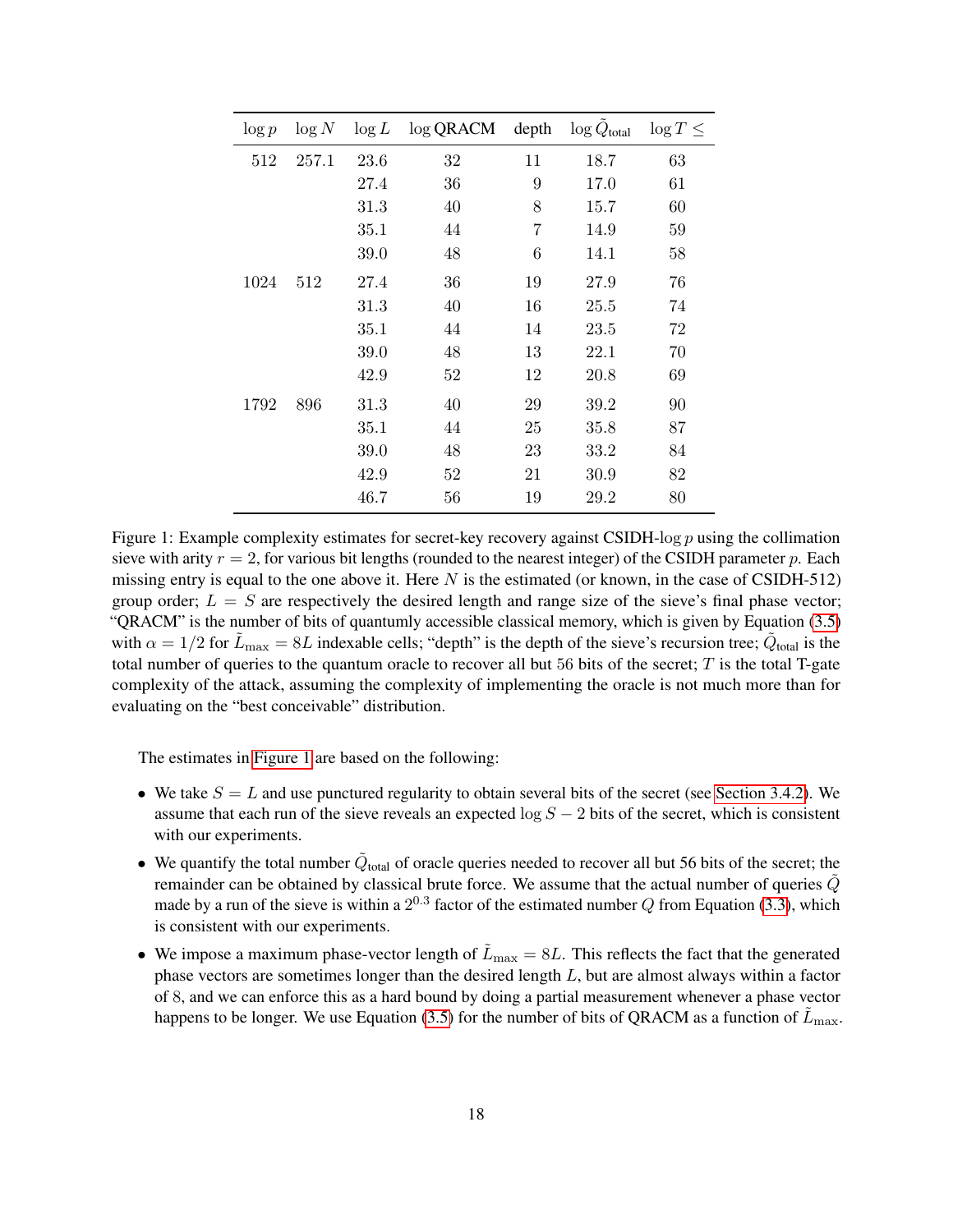### 4.2 T-Gate Complexity and NIST Security Levels

As shown below in [Section 4.3,](#page-19-1) for all the sieve parameters appearing in [Figure 1,](#page-17-0) the quantum work of the collimation sieve itself—mainly, the QRACM lookups done during each collimation step—can be implemented more cheaply than the oracle calls, under optimistic estimates for the latter. (Moreover, the classical work of the sieve scales with the number of collimations, so as long as the quasilinear classical work of collimation is cheaper than the linear quantum work used to implement the QRACM, the total classical work is not significant.) So, if we assume that the actual cost of the oracle is not much more than what is given by the analysis of [\[BLMP19\]](#page-23-8) for the "best conceivable" distribution (see [Section 1.4](#page-5-0) for discussion), we can give T-gate estimates for the full attacks, and compare them to what is needed to achieve the targeted NIST post-quantum security levels.

CSIDH-512 and level 1. A CSIDH-512 oracle for the "best conceivable" distribution can be implemented in about  $2^{40}$  nonlinear bit operations [\[BLMP19\]](#page-23-8), which translates to between  $2^{40}$  and  $2^{44}$  T-gates. Under our assumption, CSIDH-512 key recovery therefore costs between roughly  $2^{56}$  and  $2^{60}$  T-gates with  $2^{40}$  bits of QRACM, plus relatively small other resources. (See [Figure 1](#page-17-0) for other options.) It would be prudent to expect that something toward the lower end of this range is attainable.

It follows that CSIDH-512 falls *far short* of its claimed NIST quantum security level 1, especially when accounting for the MAXDEPTH restriction, and even under a substantially weaker assumption about the oracle cost. Specifically, level 1 corresponds to the difficulty of key search for AES-128, and NIST's estimate for this is  $2^{170}$ /MAXDEPTH quantum gates, where suggested plausible values of MAXDEPTH range between  $2^{40}$  and  $2^{96}$ . As seen in [Section 3.2,](#page-8-1) the sieve can almost perfectly parallelize the oracle calls and collimation steps, so the depth of the full attack can be made quite close to the depth of the oracle, which certainly cannot exceed its gate count. So, the depth of the full attack can be brought close to the low end of the MAXDEPTH range or only somewhat larger, if the sieve works sequentially (which requires fewer qubits). In any case, the attack's quantum gate complexity of about  $2^{56} - 2^{60}$  is far below the required  $2^{130}$  for the low end of the MAXDEPTH range, and even significantly below the required  $2^{74}$  for the high end.

Other CSIDH parameters. For a 1030-bit prime CSIDH parameter (namely, four times the product of the first 130 odd primes and 911, minus 1), using the software from [\[BLMP19\]](#page-23-8) we determined that an oracle for the "best conceivable" distribution can be implemented in less than  $2^{44}$  nonlinear bit operations, which translates to between  $2^{44}$  and  $2^{48}$  T-gates. Under our assumption, breaking this parameterization of CSIDH therefore takes no more than about  $2^{74}$  T-gates using about  $2^{40}$  bits of QRACM,  $2^{72}$  T-gates using about  $2^{44}$ bits, and so on (see [Figure 1\)](#page-17-0). This is also below NIST quantum security level 1, and well below it for small and medium choices of MAXDEPTH.

Similarly, for a 1798-bit prime CSIDH parameter (namely, four times the product of the first 207 odd primes and 2273, minus 1), an oracle for the "best conceivable" distribution can be implemented in about  $2^{47}$ nonlinear qubit operations, which translates to between  $2^{47}$  and  $2^{51}$  T-gates. Under our assumption, the attack therefore takes no more than about  $2^{87}$  T-gates using  $2^{44}$  bits of QRACM,  $2^{84}$  T-gates using  $2^{48}$  bits of  $ORACM$ , and so on. While  $[CLM<sup>+</sup>18]$  $[CLM<sup>+</sup>18]$  proposed a 1792-bit parameterization for NIST quantum security level 3—corresponding to security against  $2^{233}$ /MAXDEPTH quantum gates—it falls far short of this target (even allowing for a much weaker assumption about the oracle). Indeed, with the possible exception of the high end of the MAXDEPTH range, it does not even reach level 1.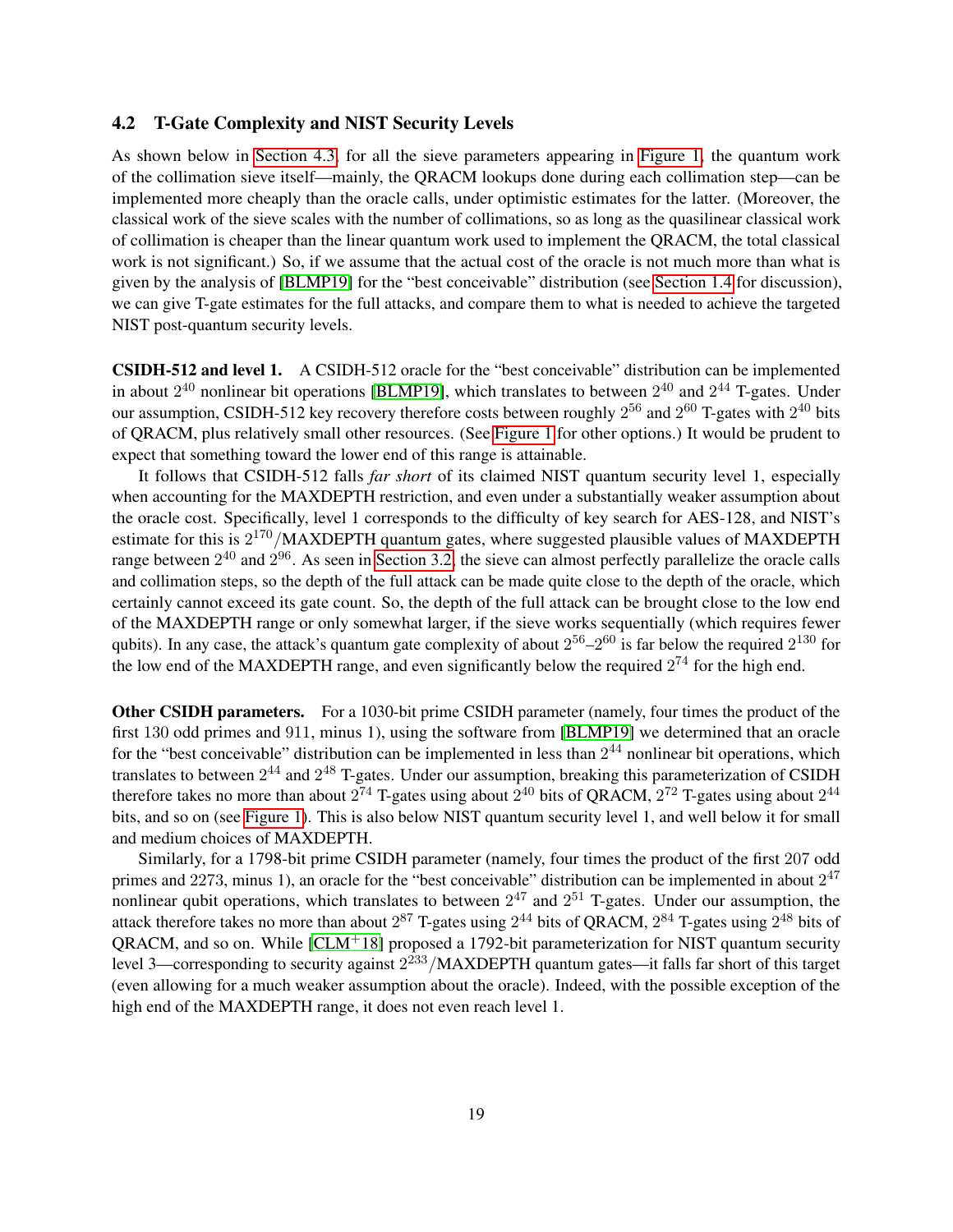#### <span id="page-19-1"></span>4.3 Quantum Complexity of the Sieve

Here we estimate the T-gate complexity of the quantum work of the collimation sieve using the QRACM implementation of  $[BGB<sup>+</sup>18]$  $[BGB<sup>+</sup>18]$ , as suggested by Schanck [\[Sch19\]](#page-24-9). The main conclusion is that for parameters of interest, the quantum complexity of the sieve and the QRACM is dwarfed by that of the oracle calls (under current estimates for the latter).

Fix the collimation arity  $r = 2$ . The analysis below shows that the total T-gate complexity of the collimation sieve (apart from the oracle calls) is essentially

<span id="page-19-2"></span>
$$
36\tilde{L} \cdot (2/(1-\delta))^d,\tag{4.1}
$$

where  $\tilde{L}$  is (an upper bound on) the typical phase-vector length,  $\delta$  is the discard probability, and d is the depth of the sieve tree. For  $\delta \approx 0.02$  and all the sieve parameters  $(\log \tilde{L}, d)$  given in [Figure 1,](#page-17-0) this T-gate estimate is comfortably below even the most optimistic T-gate estimates for all the oracle calls, based on [\[BLMP19\]](#page-23-8). For example, for the sieve parameters given in [Figure 1](#page-17-0) for CSIDH-512, the T-gate complexity of the sieve itself is between  $2^{38}$  and  $2^{47}$ , which in all cases is well below the lower bound of about  $2^{53}$  for making at least  $2^{14}$  calls to an oracle with T-gate complexity at least  $2^{39}$ .

The estimate from Equation [\(4.1\)](#page-19-2) is obtained as follows. The full sieve is a traversal of a binary tree (modulo discards), with one collimation at each non-leaf node, and one or more oracle calls at each leaf node. Therefore, the T-gate complexity of the sieve itself (apart from the oracle calls) is essentially the number of non-leaf nodes times the T-gate complexity of collimation. For sieve tree depth  $d$ , the number of internal nodes is about  $(2/(1 - \delta))^d$  when accounting for discards.

The T-gate complexity of a single collimation step can be bounded as follows. As shown in [Section 3.3.3,](#page-12-2) for input and output phase vectors having lengths bounded by  $D$ , the quantum work is dominated by nine lookups into a QRACM of D indexable cells. Because  $[{\rm BGB^+18}]$  implements such a QRACM (for cells of any uniform size) using classical memory plus just  $4D$  T-gates (and only  $\lceil \log D \rceil$  ancillary qubits), the claim follows.

## <span id="page-19-0"></span>5 Experiments

At present, there are no (publicly available) quantum computers capable of running the full quantum algorithm for nontrivial parameters. But fortunately, as pointed out in [\[Kup11\]](#page-24-8), the collimation sieve itself (apart from the quantum oracle  $U_f$  and the final QFT) is *pseudoclassical*: it consists entirely of permutations of the computational basis and measurements in that basis, which are trivial to simulate classically. In addition, the needed part of the quantum oracle  $U_f$  is easy to simulate, just by generating a uniformly random phase multiplier  $b \leftarrow \mathbb{Z}_N$  (for the qubit  $|\psi\rangle \propto |0\rangle + \chi(b \cdot s/N)|1\rangle$ , which we do not need to generate).

#### 5.1 Sieve Simulator

Using the above observations, we implemented a classical simulator for our generalized collimation sieve.<sup>[8](#page-19-3)</sup> The simulator is currently hard-coded for collimation arity  $r = 2$ , but would be easy to generalize to larger arities. It allows the user to specify:

• a group order N (including an option for the exact CSIDH-512 group order, as computed in [\[BKV19\]](#page-23-6));

<span id="page-19-3"></span><sup>&</sup>lt;sup>8</sup>The code for the simulator and instructions for running it are at [https://github.com/cpeikert/](https://github.com/cpeikert/CollimationSieve) [CollimationSieve](https://github.com/cpeikert/CollimationSieve). The code is written in the author's favorite functional language Haskell, and has not been especially optimized for performance, but it suffices for the present purposes.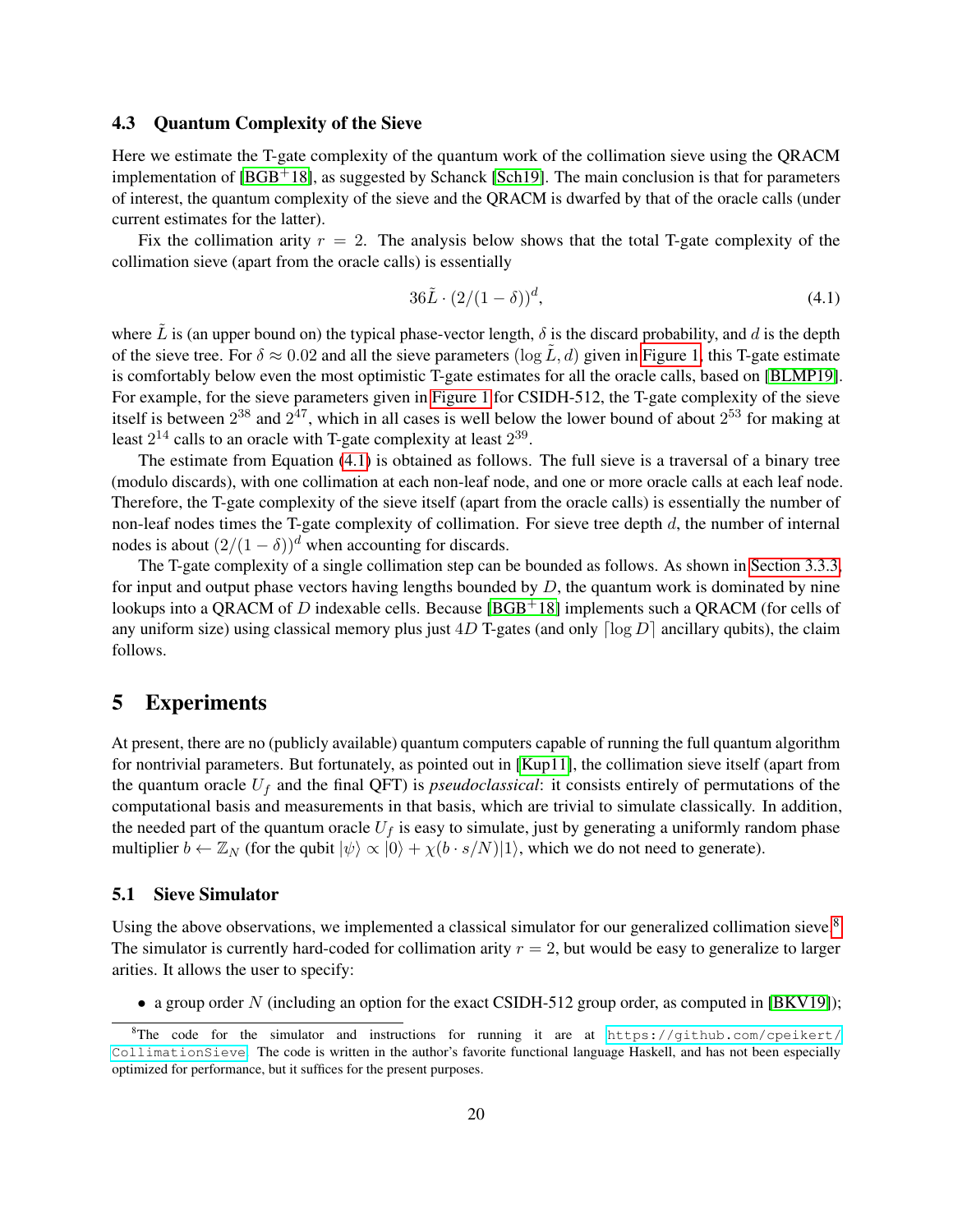- a desired typical phase vector length  $L$ ;
- an interval size  $S$  for the ultimate phase vector.

The simulator logs its progress in a human-readable form, and finally outputs various statistics for the full sieve, including:

- the total number  $\tilde{Q}$  of queries to the quantum oracle  $U_f$ ;
- the number  $Q$  of queries predicted by the model of Equation [\(3.3\)](#page-11-5) from [Section 3.2.3;](#page-10-3)
- the length  $\tilde{L}_{\text{max}}$  of the longest created phase vector;
- the probability of obtaining a *regular* phase vector from the final one, and the expected number of bits of the secret that can be recovered from the final phase vector via regularity;
- the probabilities of obtaining *punctured* regular phase vectors of sufficient length from the final phase vector, and the total probability of measuring a value that yields  $\log S$  secret bits.

## 5.2 Experimental Results

We ran our simulator for a wide range of group orders  $N$  (focusing mainly on the exact CSIDH-512 group order), desired phase-vector lengths L, and range sizes S. Our results for the CSIDH-512 group order are given in [Figure 2](#page-21-0) and [Figure 3;](#page-22-0) the former concerns full regularization of the final phase vector [\(Section 3.4.1\)](#page-14-3), while the latter concerns punctured regularization [\(Section 3.4.2\)](#page-14-2). In summary, the experiments strongly support the following conclusions:

- For all tested group orders and desired vector lengths  $L \in [2^{16}, 2^{26}]$ , the required *classical* resources are cryptanalytically insignificant: at most a few core-days on a commodity server with 128GB or 512GB of RAM, using only four CPU cores and less than 100GB RAM per experiment.
- The actual number  $\tilde{Q}$  of oracle queries conforms very closely to the model of Equation [\(3.3\)](#page-11-5) from [Section 3.2.3,](#page-10-3) especially for relatively larger  $L \geq 2^{22}$ , where  $\tilde{Q}$  was almost always within a factor of  $2^{0.4} \approx 1.32$  of the predicted Q, and was usually even closer.
- Taking  $L = 64S$  suffices to obtain a *regular* phase vector on [S] with good probability, usually in the 45–80% range (see [Section 3.4.1\)](#page-14-3). Halving S, and hence making  $L \approx 128S$ , typically results in a regularity probability of 70% or more, often yielding slightly more expected number of bits of the secret.
- Taking  $L = S$  typically suffices to obtain at least  $\log S 2$  bits of the secret in expectation, via punctured regularization (see [Section 3.4.2\)](#page-14-2). More specifically, we can create one or more punctured regular phase vectors that collectively represent a roughly 40% probability of yielding log S bits of the secret.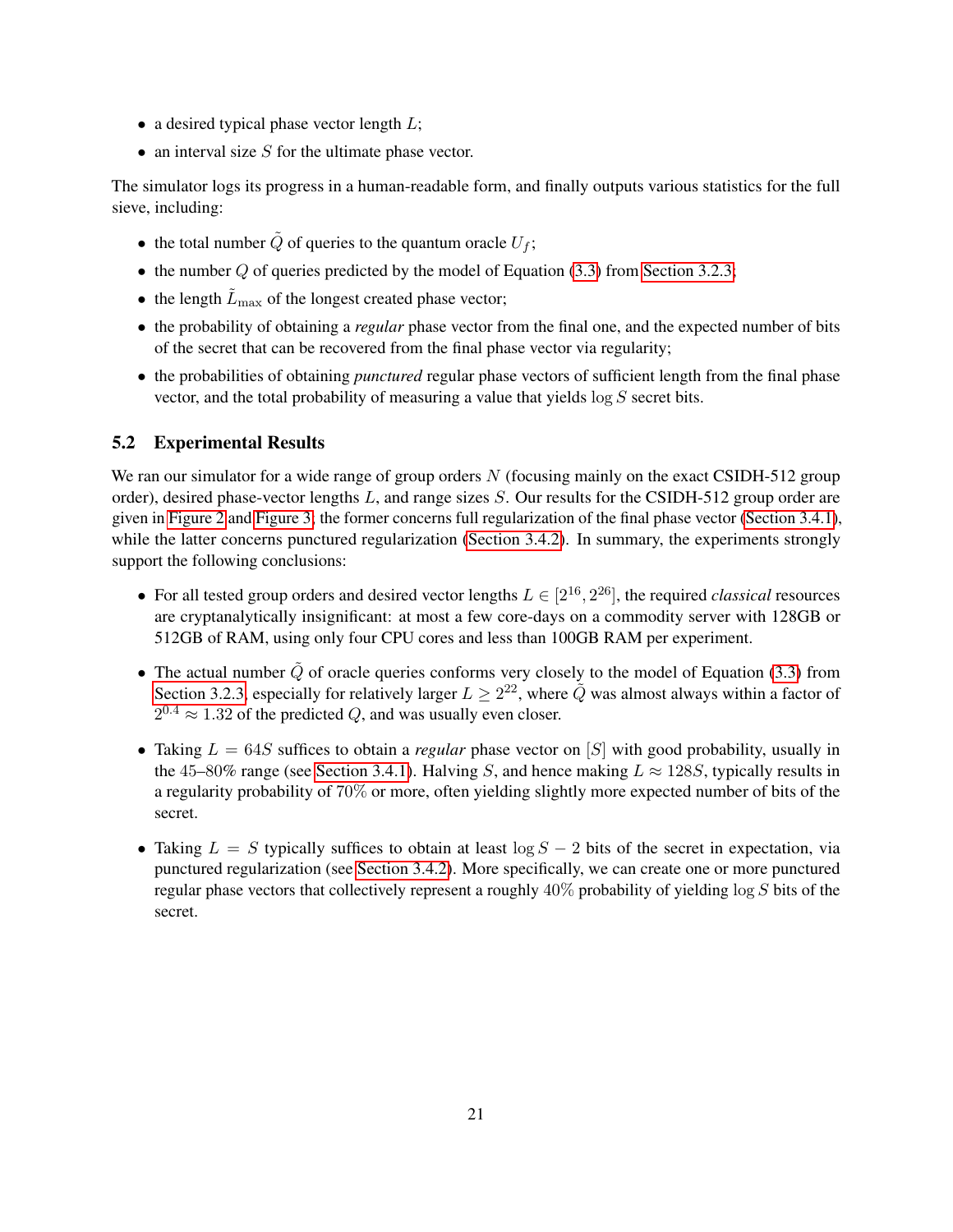<span id="page-21-0"></span>

| $\log Q$ | $\log Q$ | $\log \tilde{L}_{\text{max}}$ $\log L$ $\log S$ |        |        | Pr[regular]<br>$(\%)$ | bits            | threshold | discard<br>$(\%)$ | depth  |
|----------|----------|-------------------------------------------------|--------|--------|-----------------------|-----------------|-----------|-------------------|--------|
| $19.4\,$ | $19.1\,$ | $23.9\,$                                        | $18\,$ | $10\,$ | $78\,$                | $7.8\,$         | $0.25\,$  | $2.8\,$           | $15\,$ |
| 19.4     | $19.2\,$ | $23.8\,$                                        |        | 11     | $\rm 95$              | $10.5\,$        |           | $3.6\,$           |        |
| 19.2     | 19.3     | $23.3\,$                                        |        | $12\,$ | $72\,$                | 8.6             |           | 4.2               |        |
| 18.3     | 18.2     | 24.3                                            | $19\,$ | 11     | $\rm 95$              | $10.5\,$        |           | $2.3\,$           | 14     |
| 18.4     | $18.1\,$ | $23.5\,$                                        |        | $12\,$ | $82\,$                | $\,9.8$         |           | 2.3               |        |
| 18.6     | 18.1     | $24.5\,$                                        |        | $13\,$ | 61                    | 7.9             |           | $2.4\,$           |        |
| 17.6     | 17.4     | $24.3\,$                                        | $20\,$ | $12\,$ | $84\,$                | $10.1\,$        |           | $2.0\,$           | $13\,$ |
| $17.7\,$ | 17.4     | $25.2\,$                                        |        | $13\,$ | $56\,$                | $7.3\,$         |           | $2.0\,$           |        |
| 17.6     | 17.4     | 24.2                                            |        | 14     | 66                    | $\,9.2$         |           | $2.2\,$           |        |
| 17.2     | 16.7     | $25.2\,$                                        | $21\,$ | $13\,$ | 64                    | $\!\!\!\!\!8.3$ |           | $2.1\,$           | $12\,$ |
| $17.2\,$ | $16.7\,$ | $25.7\,$                                        |        | 14     | $71\,$                | $10.0\,$        |           | $2.0\,$           |        |
| 16.8     | 16.6     | $25.4\,$                                        |        | $15\,$ | $73\,$                | 10.9            |           | 1.9               |        |
| 16.6     | 16.3     | $26.8\,$                                        | $22\,$ | $14\,$ | $72\,$                | $10.0\,$        |           | $2.0\,$           | $12\,$ |
| 16.3     | $16.2\,$ | $26.6\,$                                        |        | $15\,$ | $55\,$                | $8.2\,$         |           | 1.9               |        |
| 16.6     | 16.2     | 26.6                                            |        | 16     | 60                    | 9.6             |           | $2.3\,$           |        |
| 16.3     | $15.7\,$ | $26.4\,$                                        | $23\,$ | $15\,$ | $79\,$                | 11.9            |           | $2.0\,$           | 11     |
| 15.6     | 15.6     | 26.9                                            |        | $16\,$ | 66                    | $10.5\,$        |           | 1.8               |        |
| $15.6\,$ | 15.6     | 26.7                                            |        | $17\,$ | $62\,$                | $10.6\,$        |           | $2.0\,$           |        |
| 15.4     | 15.4     | $28.0\,$                                        | $24\,$ | $16\,$ | $71\,$                | $11.3\,$        |           | $2.4\,$           | $11\,$ |
| $15.5\,$ | 15.3     | $28.6\,$                                        |        | $17\,$ | $85\,$                | 14.4            |           | $2.1\,$           |        |
| 15.3     | 15.2     | $29.1\,$                                        |        | 18     | 64                    | 11.5            |           | $2.1\,$           |        |
| 14.9     | 14.8     | 28.7                                            | $25\,$ | 17     | $62\,$                | $10.5\,$        |           | 1.8               | 10     |
| 14.8     | 14.8     | $29.6\,$                                        |        | $17\,$ | $\boldsymbol{93}$     | 15.7            |           | 1.9               |        |
| 15.4     | 14.8     | $28.9\,$                                        |        | $18\,$ | $85\,$                | $15.3\,$        |           | 1.9               |        |
| 14.9     | 14.8     | $29.2\,$                                        |        | $19\,$ | $60\,$                | 11.4            |           | $2.1\,$           |        |
| 15.1     | 14.8     | $29.1\,$                                        |        | 19     | 81                    | 15.4            |           | $2.0\,$           |        |
| 15.0     | 14.7     | $29.6\,$                                        | $26\,$ | $18\,$ | $\boldsymbol{92}$     | $16.5\,$        | 0.40      | $3.5\,$           | 10     |
| 15.3     | 14.8     | $29.3\,$                                        |        | 18     | 88                    | 15.8            |           | 4.1               |        |
| 14.9     | 14.8     | $29.4\,$                                        |        | $19\,$ | $77\,$                | 14.7            |           | 4.6               |        |

Figure 2: Statistics from representative runs of our collimation sieve simulator on the actual CSIDH-512 group, as computed by [\[BKV19\]](#page-23-6). Here  $\tilde{Q}$  and  $Q$  are respectively the actual and predicted (by the model of [Section 3.2.3\)](#page-10-3) number of queries to the quantum oracle;  $\tilde{L}_{\text{max}}$  is the maximum length of all created phase vectors, and  $L$  is the requested (and typical) vector length;  $S$  is the range size for the final phase vector; "Pr[regular]" is the probability of obtaining a regular vector from the final phase vector (see [Section 3.4.1\)](#page-14-3); "bits" is the expected number of bits of the secret that can be recovered from the final phase vector; "threshold" is the threshold factor used for determining whether a phase vector is too short (see [Section 3.2.2\)](#page-10-0); "discard" is the fraction of recursive calls that were discarded for being below the threshold; "depth" is the recursion depth of the sieve. Each missing entry is equal to the one above it. Every experiment ran on at most four CPU cores on a commodity server, and completed in no more than a few core-days.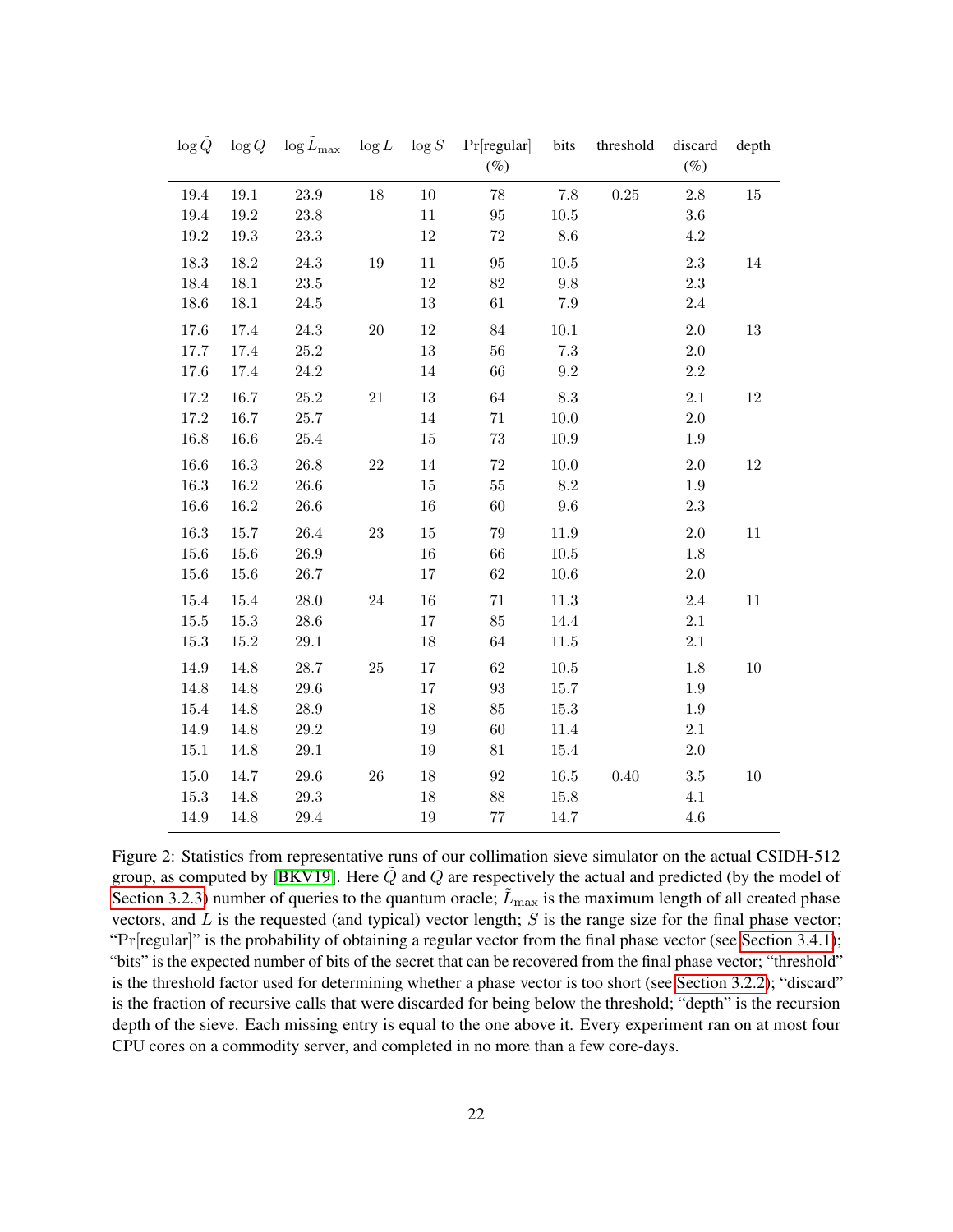<span id="page-22-0"></span>

| $\log \tilde{Q}$ | $\log Q$ | $\log \tilde{L}_{\rm max}$ | $\log L$ | $\log S$ | bits     | threshold | discard $(\% )$ | depth            |
|------------------|----------|----------------------------|----------|----------|----------|-----------|-----------------|------------------|
| 17.2             | 17.0     | 25.3                       | 20       | $20\,$   | 19.1     | 0.25      | 2.2             | 13               |
| 18.1             | 17.1     | 24.3                       |          |          | 18.1     |           | 2.2             |                  |
| 16.7             | 16.4     | 25.1                       | $21\,$   | 21       | 20.1     |           | 2.0             | $12\,$           |
| 16.8             | 16.4     | 24.9                       |          |          | 19.4     |           | 1.9             |                  |
| 16.6             | 16.4     | 24.8                       |          |          | 17.7     |           | 2.0             |                  |
| 15.9             | 15.7     | 26.6                       | 22       | 22       | 21.2     |           | 1.9             | 11               |
| 16.2             | 15.8     | 25.7                       |          |          | 20.3     |           | 2.0             |                  |
| 16.4             | 15.8     | 25.8                       |          |          | 20.4     |           | $2.0\,$         |                  |
| 15.6             | 15.3     | 26.6                       | $23\,$   | $23\,$   | $21.2\,$ |           | $1.7\,$         | 11               |
| 16.0             | 15.4     | 26.3                       |          |          | 21.9     |           | 2.0             |                  |
| 15.9             | 15.4     | 26.7                       |          |          | 21.3     |           | 1.9             |                  |
| 16.1             | 15.4     | 26.1                       |          |          | 21.4     |           | 1.9             |                  |
| 14.9             | 14.8     | 26.8                       | 24       | 24       | $22.5\,$ |           | $1.8\,$         | 10               |
| 15.6             | 14.8     | 27.3                       |          |          | 23.2     |           | 1.9             |                  |
| 15.0             | 14.8     | 27.3                       |          |          | $23.1\,$ |           | $1.9\,$         |                  |
| 15.0             | 14.6     | 28.3                       | 25       | 25       | 22.4     |           | 2.3             | 10               |
| 14.5             | 14.5     | $27.9\,$                   |          |          | 23.5     |           | 1.6             |                  |
| 15.0             | 14.6     | 28.2                       |          |          | 23.7     |           | 2.4             |                  |
| 14.5             | 14.3     | 29.1                       | 26       | 26       | 25.2     |           | $3.0\,$         | $10\,$           |
| 14.7             | 14.2     | 29.0                       |          |          | 24.1     |           | $2.4\,$         |                  |
| 14.7             | 14.6     | 28.4                       |          |          | 25.0     | 0.40      | 4.9             |                  |
| 14.2             | 14.1     | 29.6                       | $27\,$   | 27       | 25.7     |           | 4.1             | $\boldsymbol{9}$ |
| 14.5             | 14.1     | 29.6                       |          |          | 25.3     |           | 4.6             |                  |
| 14.4             | 14.1     | 30.0                       |          |          | 24.6     |           | 4.2             |                  |
| 14.0             | 13.8     | 30.4                       | $28\,$   | 28       | 25.6     |           | $3.9\,$         | $\overline{9}$   |
| 14.3             | 13.8     | 30.4                       |          |          | 26.3     |           | 3.7             |                  |
| 13.9             | 13.8     | 30.1                       |          |          | 26.4     |           | $4.3\,$         |                  |
| 14.0             | 13.9     | 30.4                       |          |          | 25.5     |           | 4.5             |                  |

Figure 3: Statistics from representative runs of our collimation sieve simulator on the actual CSIDH-512 group, as computed by [\[BKV19\]](#page-23-6). The column headers are the same as in [Figure 2,](#page-21-0) except that "bits" b is the expected number of secret bits obtainable by using punctured phase vectors obtained from the vector output by the sieve; see [Section 3.4.2](#page-14-2) and [Section 3.4.4.](#page-15-1) Each missing entry is equal to the one above it. Every experiment ran on at most four CPU cores on a commodity server, and completed within several core-days.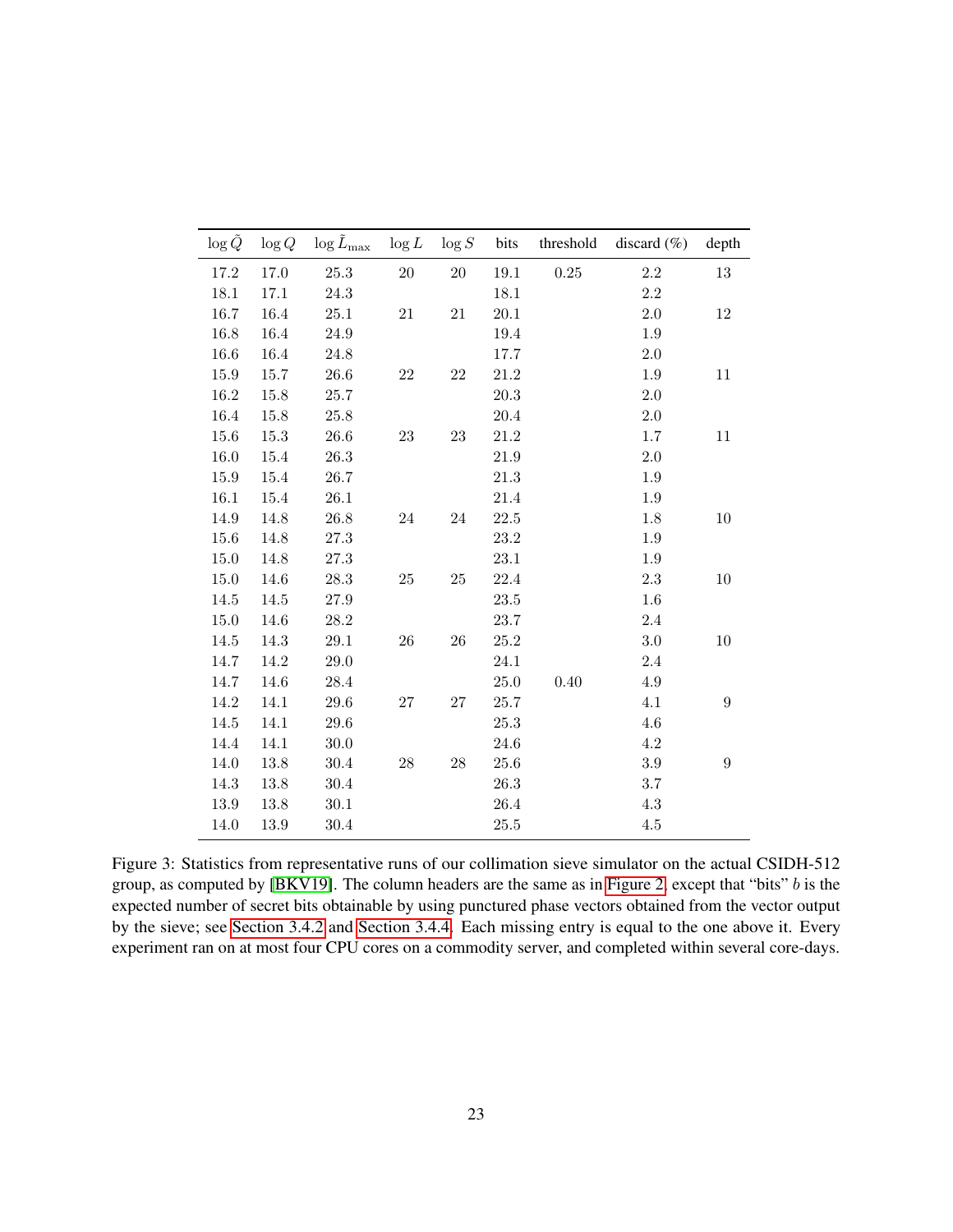## References

- <span id="page-23-14"></span>[Bab85] L. Babai. On Lovász' lattice reduction and the nearest lattice point problem. *Combinatorica*, 6(1):1–13, 1986. Preliminary version in STACS 1985.
- <span id="page-23-11"></span>[BGB+18] R. Babbush, C. Gidney, D. W. Berry, N. Wiebe, J. McClean, A. Paler, A. Fowler, and H. Neven. Encoding electronic spectra in quantum circuits with linear T complexity. *Phys. Rev. X*, 8:041015, Oct 2018. <https://arxiv.org/pdf/1805.03662.pdf>.
- <span id="page-23-10"></span>[BHT98] G. Brassard, P. Høyer, and A. Tapp. Quantum cryptanalysis of hash and claw-free functions. In *LATIN*, pages 163–169. 1998.
- <span id="page-23-7"></span>[BIJJ18] J. Biasse, A. Iezzi, and M. J. Jacobson Jr. A note on the security of CSIDH. In *INDOCRYPT*, pages 153–168. 2018.
- <span id="page-23-6"></span>[BKV19] W. Beullens, T. Kleinjung, and F. Vercauteren. CSI-FiSh: Efficient isogeny based signatures through class group computations. In *ASIACRYPT*, pages 227–247. 2019.
- <span id="page-23-8"></span>[BLMP19] D. J. Bernstein, T. Lange, C. Martindale, and L. Panny. Quantum circuits for the CSIDH: Optimizing quantum evaluation of isogenies. In *EUROCRYPT*, pages 409–441. 2019.
- <span id="page-23-9"></span>[BS18] X. Bonnetain and A. Schrottenloher. Quantum security analysis of CSIDH and ordinary isogenybased schemes. Cryptology ePrint Archive, Report 2018/537, 2018. [https://eprint.](https://eprint.iacr.org/2018/537) [iacr.org/2018/537](https://eprint.iacr.org/2018/537).
- <span id="page-23-12"></span>[CD19] W. Castryck and T. Decru. CSIDH on the surface. Cryptology ePrint Archive, Report 2019/1404, 2019. <https://eprint.iacr.org/2019/1404>.
- <span id="page-23-2"></span>[CJS10] A. M. Childs, D. Jao, and V. Soukharev. Constructing elliptic curve isogenies in quantum subexponential time. *J. Mathematical Cryptology*, 8(1):1–29, 2014. [https://arxiv.org/](https://arxiv.org/abs/1012.4019) [abs/1012.4019](https://arxiv.org/abs/1012.4019).
- <span id="page-23-4"></span>[CLM+18] W. Castryck, T. Lange, C. Martindale, L. Panny, and J. Renes. CSIDH: An efficient post-quantum commutative group action. In *ASIACRYPT*, pages 395–427. 2018.
- <span id="page-23-0"></span>[Cou06] J.-M. Couveignes. Hard homogeneous spaces. Cryptology ePrint Archive, Report 2006/291, 2006. <https://eprint.iacr.org/2006/291>.
- <span id="page-23-5"></span>[DG19] L. De Feo and S. D. Galbraith. SeaSign: Compact isogeny signatures from class group actions. In *EUROCRYPT*, pages 759–789. 2019.
- <span id="page-23-1"></span>[DH76] W. Diffie and M. E. Hellman. New directions in cryptography. *IEEE Transactions on Information Theory*, IT-22(6):644–654, 1976.
- <span id="page-23-13"></span>[FTLX19] X. Fan, S. Tian, B. Li, and X. Xu. CSIDH on other form of elliptic curves. Cryptology ePrint Archive, Report 2019/1417, 2019. <https://eprint.iacr.org/2019/1417>.
- <span id="page-23-3"></span>[JD11] D. Jao and L. De Feo. Towards quantum-resistant cryptosystems from supersingular elliptic curve isogenies. In *Post-Quantum Cryptography*, pages 19–34. 2011.